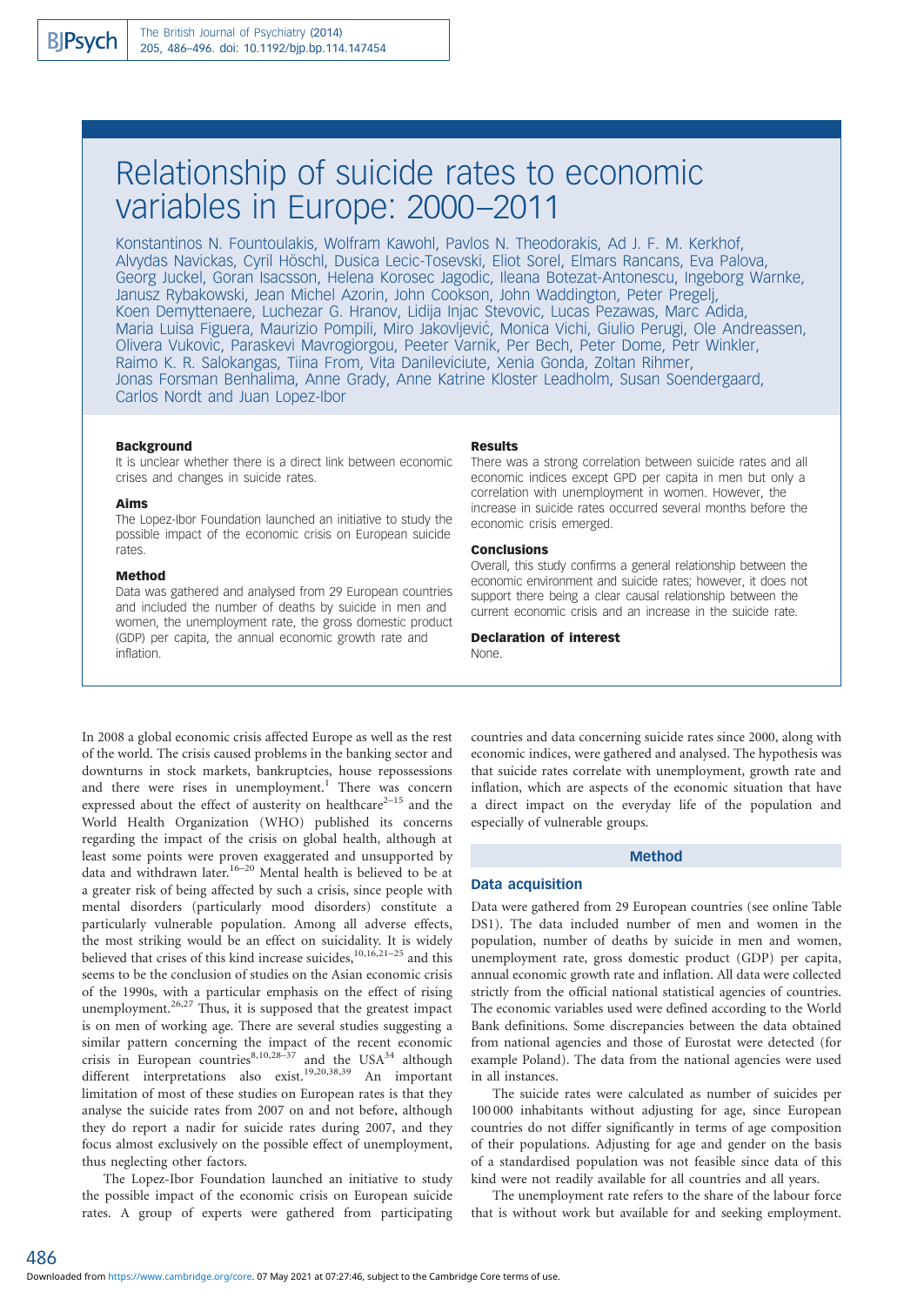Definitions of labour force and unemployment differ by country, but among European countries differences are not large. Typically, the total labour force comprises people ages 15 and older who meet the International Labour Organization definition of the economically active population: all people who supply labour for the production of goods and services during a specified period. It includes both the employed and the unemployed. Although national practices vary in the treatment of such groups as the armed forces and seasonal or part-time workers, in general the labour force includes the armed forces, the unemployed and first-time job-seekers, but excludes homemakers and other unpaid caregivers and workers in the informal sector.

Gross domestic product is the sum of gross value added by all resident producers in the economy plus any product taxes and minus any subsidies not included in the value of the products. It is calculated without making deductions for depreciation of fabricated assets or for depletion and degradation of natural resources.

The annual GDP growth was defined as the annual percentage growth rate of GDP at market prices based on constant local currency. The GDP per capita was defined as GDP divided by mid-year population.

Inflation, as measured by the consumer price index, reflects the annual percentage change in the cost to the average consumer of acquiring a basket of goods and services that may be fixed or changed at specified intervals, such as yearly. The Laspeyres formula is generally used.

All the raw data are shown in online Table DS1, and online Fig. DS1 shows the total suicide rates for each country.

## Data analysis

Three sets of data were obtained concerning suicides: the total rate and the rates in men and women. The total and the rates in men followed a loglinear distribution whereas the rate in women followed a normal distribution (Fig. 1).

To allow different time trends of suicide rates between countries a random coefficient regression model was applied. Specifically, we used the procedure NLMIXED in SAS 9.3 for Windows with log as link function. The model error term as well as the two random coefficients (country and country  $\times$  time) were assumed to be normally distributed. Calendar year was rescaled to be zero in 2000 and GDP per capita was divided by 1000 to enhance estimation of the model as well as interpretation of effects.



The dependent variables were total suicide rate and rate in men for the first two and rate in women for the third. Country was used as a categorical predictor and the economic variables (unemployment, growth rate, GDP, GDP per capita and inflation) and year as continuous predictors. We chose to use rates rather than numbers as dependent variables for two reasons. First, the use of rates would put all countries at a similar level and would not give any advantage to the big ones, thus preserving the 'qualitative' differences between countries. Second, the absolute number of suicides did not fit any of the basic distributions and the models derived had poor goodness-of-fit. Countries with more than 1 year of missing data were not included in the models (Bulgaria, Montenegro, Belgium, Italy).

Following the above multifactorial analyses, several exploratory analyses were applied to the data for each country separately using the non-parametric Spearman correlation coefficient. The calculation of the coefficients was done for the total time span (years 2000–2011) and also for two separate periods (2000–2005 and 2006–2011) since it was obvious that after 2006 a change in suicide trends was evident. The correlations between total suicide rates and rates in men and women with the economic variables mentioned above were calculated for each country separately.

Non-parametric Kruskal–Wallis ANOVA was used to test numerical differences between groups.

#### **Results**

The combined data of European countries for the years 2000–2010 are shown in Table 1 and the evolution of suicides in Europe across the years in Fig. 2. Pooled data from only those countries with 2011 data as well and separately for Eurozone, European Union (EU) and the rest of the European countries can be found in online Table DS1. Online Fig. DS1 shows suicide v. time for individual countries. Overall the data from the 29 countries show a decreasing trend from year 2000 to 2011 for suicide rates both for men and for women (Table 1, Fig. 2, online Table DS1 and online Fig. DS1).

The results of the regression analyses are shown in Table 2 for total suicide rates and in Table 3 for men and women separately. They suggest that total suicides rates and rates for men were related to all economic variables except GDP per capita. Rates for women were only related to unemployment. As expected, year and country also had a significant effect.

The inspection of data revealed there was a clear increasing trend in Slovakia. In Greece the maximum rate emerged in 2012 and a stabilising trend seems to be in place. Stable rates across the years were observed in the Netherlands, Romania, Norway, Montenegro and Sweden, whereas the rates for Portugal fluctuated greatly. In the other 21 countries the trend was towards lower overall suicide rates for 2010–2011 in comparison with 2000, however only in 4 of these countries (Bulgaria, Estonia, Finland and Switzerland) was this decrease continuous and un-intermittent (online Table DS1 and online Fig. DS1). With the exception of these 4 countries (Bulgaria, Estonia, Finland and Switzerland), for the other 25 countries the rate of suicides reached a nadir during the years 2006–2009 (Table 4, online Table DS1 and online Fig. DS1). In the countries that manifested this nadir, the rates were unstable for the next year; for some a trend to increase was clear (such as the Netherlands), in others the rates increased for 1–2 years only to further decrease afterwards (such as Spain), whereas in others the rates were more or less stable (such as France). In Spain the 2012 data suggest a 10% decrease, thus further perplexing the picture.

There are no common features, in terms of economy, characterising the four countries with an un-intermittent fall in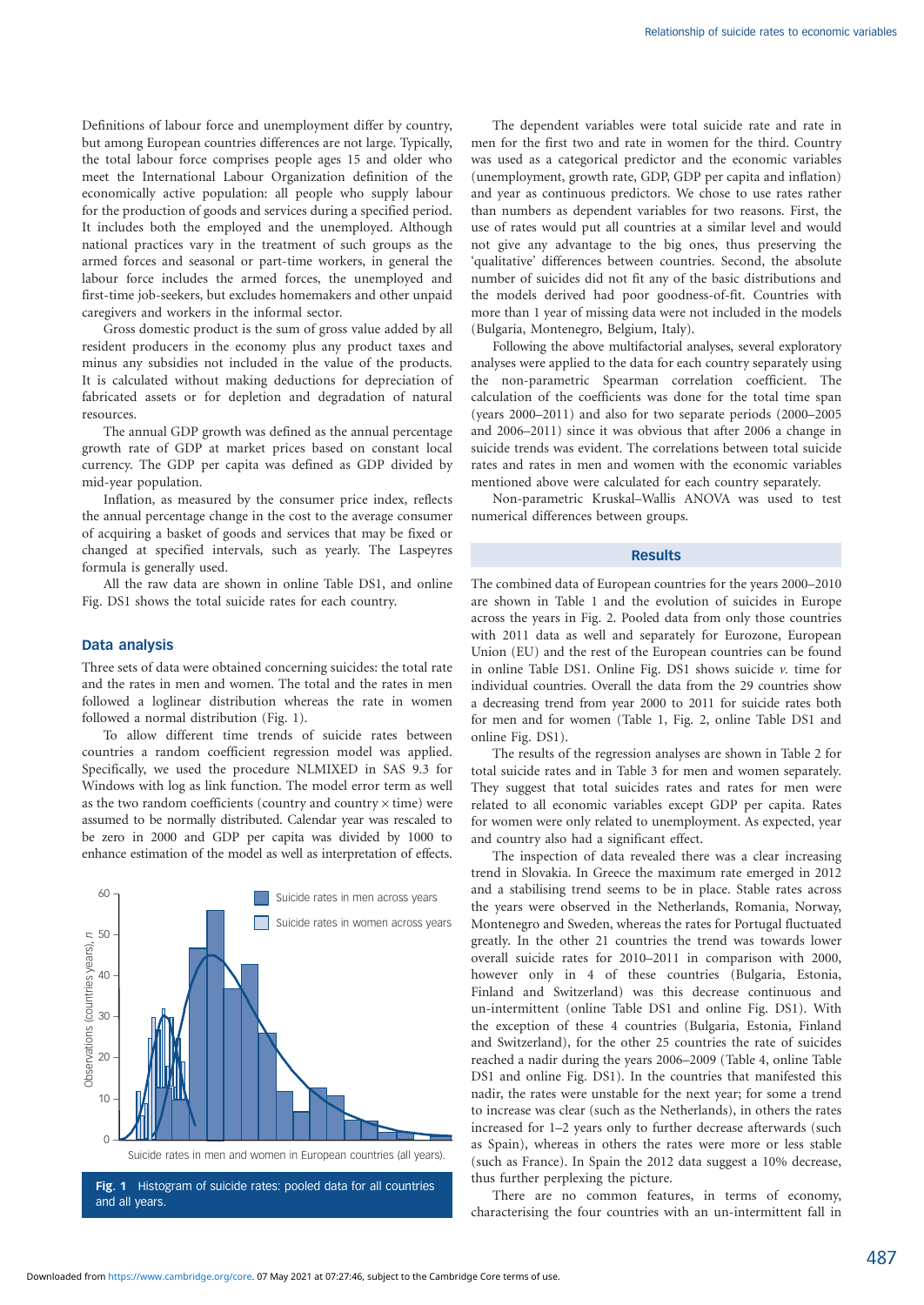their suicide rates. Estonia experienced significant recession, Bulgaria and Finland experienced recession to a lesser extent and Switzerland only marginal recession. Slovakia, which is the only country with increasing suicide rates, experienced recession only for 1 year and its unemployment and GPD growth rates have been steadily improving since 2000. It is important to note that Slovenia did not experience any recession after 2005, however, it manifested a nadir of suicide rates in 2008 followed by an increase. Nonetheless, in the same country, in spite of significant recession during the years 2000–2005, at that time the suicide rates were dropping. Montenegro is another interesting example. In that country, the suicide rate remained unchanged throughout 2000– 2010, in spite of a high growth rate. In that country the unemployment rate remained high and unchanged as well. Portugal is an exception. It experienced a recession with an increase in the suicide rate in 2003. It is the only country without a clear reduction in the suicide rates during 2000–2011. Its 2011 rate is almost double of that of 2000.

Although the data are complex, three major patterns could be identified (Fig. 3). Pattern A is followed by 13 countries, pattern B by 3 and pattern C by 11 countries (Table 4, online Fig. DS1). Montenegro and Switzerland did not follow any of these patterns. The comparison of pattern A  $\nu$ . pattern C countries suggested there was a tendency for pattern C countries to have better economic indices and lower suicide rates but this difference was not significant. There was also no correlation of unemployment rate at the year of nadir suicide rates and the rate of suicide increase afterwards.



Fig. 2 Change in suicide rates in Europe 2000–2010: pooled data.

From the above it is evident that the great majority of countries manifested a halt in their decreasing suicide rates with a nadir in rates during the years 2006–2008, followed by an increase, which in half of them was temporary. The temporal relationship of this nadir in the decreasing rates to the onset of recession for each country is shown in Table 4. Onset of recession could be defined here as either a negative sign of growth rate or an increase in unemployment (see online Table DS1). The duration of this recession for each country is also shown in Table 4. In 23 countries the nadir in suicides occurred clearly before and in only 2 it occurred after the recession had started.

The mean occurrence of nadir was early 2007 whereas the mean onset of recession was mid-2008. The average latency time from suicide nadir to recession onset was 1.44 years (17.3 months, s.d. = 0.82 years). The average latency time to recession according to GDP was  $1.44$  years  $(17.3 \text{ months}, \text{ s.d.} = 0.84 \text{ years})$  and to recession according to the unemployment increase was 1.72 years (20.6 months, s.d. = 0.98 years). There were no differences between rates in men and women for this issue. All latency times were greater than 1 year, suggesting that clearly the change in slope of the suicide line occurred some months before the respected change in the slope of economic indices.

The Spearman correlation coefficients separately for each country, for total suicide rates and rates for men and women and economic indices, are shown in Table 5. The coefficients are also shown in online Table DS1 together with the coefficients calculated separately for the years 2000–2005 and 2006–2011. The coefficients with values over 0.5 (arbitrary chosen) are shown in Table 4. Some countries kept the same coefficients in this subanalysis but others did not. This sub-analysis should be considered to be purely exploratory.

The correlation coefficient results suggest that the suicide rates are strongly correlated with GDP per capita and its changes and to a lesser extent with unemployment, which is in sharp contrast to the regression analysis results. Some countries (Greece, Spain, Portugal, Montenegro, Norway and Serbia) show very weak correlations of the suicide rates with economic indices.

In Table 6 the correlation coefficients between suicide rates and economic variables across countries for the same year are shown. Overall correlations are weak, with GDP per capita and unemployment showing some stronger tendencies.

## **Discussion**

## Main findings

Suicide rates have increased dramatically over the past 45 years despite prevention efforts.<sup>40</sup> There is marked geographic variability

| Table 1<br>data) |             | Pooled data of European countries for the years 2000–2010 (Italy, Montenegro and Bulgaria excluded because of incomplete |              |         |             |              |              |       |       |
|------------------|-------------|--------------------------------------------------------------------------------------------------------------------------|--------------|---------|-------------|--------------|--------------|-------|-------|
|                  |             | Population                                                                                                               |              |         | Suicides, n | Suicide rate |              |       |       |
| Year             | Total       | <b>Men</b>                                                                                                               | <b>Women</b> | Total   | <b>Men</b>  | Women        | <b>Total</b> | Men   | Women |
| 2000             | 430 147 247 | 209 459 316                                                                                                              | 220 669 932  | 59873   | 45 153      | 14720        | 13.92        | 21.56 | 6.67  |
| 2001             | 431 483 804 | 210 282 349                                                                                                              | 221 201 455  | 58 6 24 | 44520       | 14 104       | 13.59        | 21.17 | 6.38  |
| 2002             | 432729703   | 210 978 947                                                                                                              | 221750756    | 59592   | 45072       | 14520        | 13.77        | 21.36 | 6.55  |
| 2003             | 434 540 344 | 211934885                                                                                                                | 222 605 459  | 58583   | 44478       | 14 105       | 13.48        | 20.99 | 6.34  |
| 2004             | 435 941 409 | 212670297                                                                                                                | 223 271 112  | 57963   | 43821       | 14 1 22      | 13.30        | 20.61 | 6.33  |
| 2005             | 437 969 462 | 213759938                                                                                                                | 224 209 524  | 56325   | 42515       | 13810        | 12.86        | 19.89 | 6.16  |
| 2006             | 439 537 845 | 214 600 383                                                                                                              | 224 936 462  | 53895   | 40872       | 13011        | 12.26        | 19.05 | 5.78  |
| 2007             | 441 202 320 | 215434814                                                                                                                | 225 687 506  | 51615   | 39140       | 12485        | 11.70        | 18.17 | 5.53  |
| 2008             | 443 251 055 | 216648416                                                                                                                | 226 603 639  | 53376   | 40684       | 12692        | 12.04        | 18.78 | 5.60  |
| 2009             | 444 825 169 | 217 452 639                                                                                                              | 227 373 530  | 54 437  | 42 154      | 12012        | 12.24        | 19.39 | 5.28  |
| 2010             | 446 575 604 | 218 367 743                                                                                                              | 228 207 924  | 53504   | 41221       | 12283        | 11.98        | 18.88 | 5.38  |

488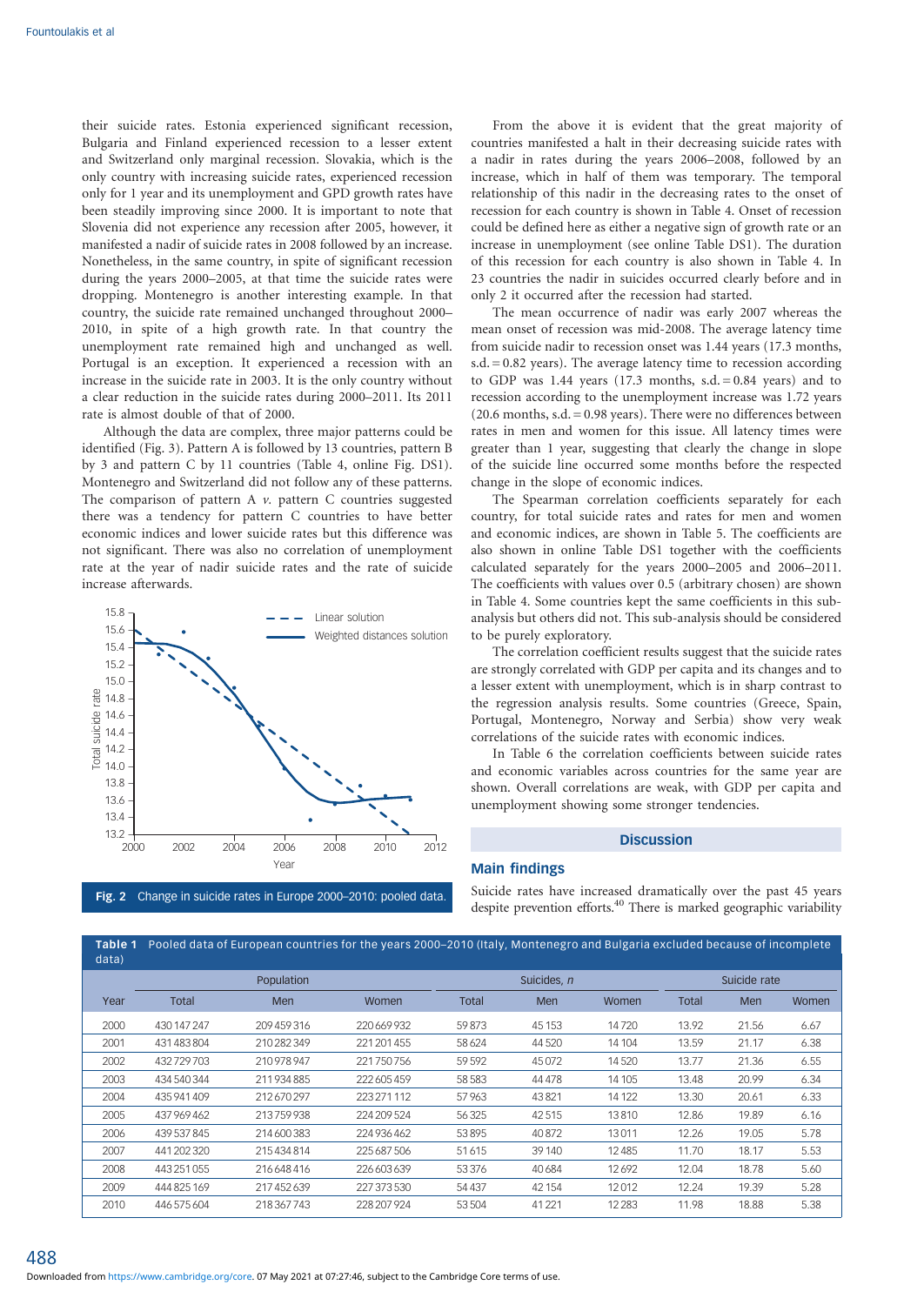| Table 2 Results of the regression analyses for total suicide rates <sup>a</sup> |            |          |            |              |
|---------------------------------------------------------------------------------|------------|----------|------------|--------------|
| Total suicide rates                                                             | Estimate   | s.e.     | $t$ -value | $\mathsf{P}$ |
| Intercept                                                                       | 1.8898     | 0.1033   | 18.3       | < 0.0001     |
| GDP per capita /1000                                                            | $-0.00256$ | 0.001492 | $-1.72$    | 0.0921       |
| National unemployment rate                                                      | 0.005579   | 0.00106  | 5.26       | < 0.0001     |
| National growth rate                                                            | $-0.00401$ | 0.000639 | $-6.28$    | < 0.0001     |
| Inflation                                                                       | $-0.00327$ | 0.001195 | $-2.74$    | 0.0086       |
| Year $-2000$                                                                    | $-0.0189$  | 0.00363  | $-5.21$    | < 0.0001     |
| Men                                                                             | 1.3839     | 0.1171   | 11.82      | < 0.0001     |
| D11 <sup>b</sup>                                                                | 0.3202     | 0.06805  | 4.71       | < 0.0001     |
| $D21^c$                                                                         | $-0.00871$ | 0.002457 | $-3.54$    | 0.0009       |
| D22 <sup>d</sup>                                                                | 0.000408   | 0.000112 | 3.64       | 0.0007       |
| Error                                                                           | 1.482      | 0.09553  | 15.51      | < 0.0001     |
| -2 Log-likelihood                                                               | 2258.8     |          |            |              |

GDP, gross domestic product.

a. With country and country year as random effects. Total suicide rates are related to all economic variables. As expected, year and country also had a significant effect, except for Romania and Switzerland.

b. D11 is the estimated random variance of the country-specific intercepts.<br>c. D21 is the covariance of D1 and D2. It is a very common finding in longitudinal regression analysis that there is a negative covariance between d. D22 is the estimated random variance of the country-specific time trends.

| <b>Table 3</b> Results of the regression analyses for suicide rates in men and women <sup>a</sup> |            |          |            |          |  |  |  |  |  |
|---------------------------------------------------------------------------------------------------|------------|----------|------------|----------|--|--|--|--|--|
|                                                                                                   | Estimate   | s.e.     | $t$ -value | P        |  |  |  |  |  |
| Rates in men                                                                                      |            |          |            |          |  |  |  |  |  |
| Intercept                                                                                         | 3.2261     | 0.1167   | 27.64      | < 0.0001 |  |  |  |  |  |
| GDP per capita /1000                                                                              | $-0.00387$ | 0.001876 | $-2.06$    | 0.0506   |  |  |  |  |  |
| National unemployment rate                                                                        | 0.005096   | 0.001369 | 3.72       | 0.0011   |  |  |  |  |  |
| National growth rate                                                                              | $-0.00412$ | 0.000831 | $-4.96$    | < 0.0001 |  |  |  |  |  |
| Inflation                                                                                         | $-0.00347$ | 0.001527 | $-2.27$    | 0.0328   |  |  |  |  |  |
| Year $-2000$                                                                                      | $-0.01405$ | 0.004467 | $-3.14$    | 0.0045   |  |  |  |  |  |
| D11 <sup>b</sup>                                                                                  | 0.3096     | 0.08933  | 3.47       | 0.0021   |  |  |  |  |  |
| D21 <sup>c</sup>                                                                                  | $-0.00852$ | 0.002999 | $-2.84$    | 0.0093   |  |  |  |  |  |
| D22 <sup>d</sup>                                                                                  | 0.00035    | 0.000124 | 2.83       | 0.0094   |  |  |  |  |  |
| Frror                                                                                             | 2.3952     | 0.2185   | 10.96      | < 0.0001 |  |  |  |  |  |
| -2 Log-likelihood                                                                                 | 1293.1     |          |            |          |  |  |  |  |  |
| Rates in women                                                                                    |            |          |            |          |  |  |  |  |  |
| Intercept                                                                                         | 1.8225     | 0.1265   | 14.41      | < 0.0001 |  |  |  |  |  |
| GDP per capita /1000                                                                              | 0.004294   | 0.002657 | 1.62       | 0.1197   |  |  |  |  |  |
| National unemployment rate                                                                        | 0.008235   | 0.002745 | 3          | 0.0064   |  |  |  |  |  |
| National growth rate                                                                              | $-0.0024$  | 0.001814 | $-1.33$    | 0.1981   |  |  |  |  |  |
| Inflation                                                                                         | 0.000872   | 0.00309  | 0.28       | 0.7804   |  |  |  |  |  |
| Year $-2000$                                                                                      | $-0.03169$ | 0.005815 | $-5.45$    | < 0.0001 |  |  |  |  |  |
| D11 <sup>b</sup>                                                                                  | 0.3209     | 0.09687  | 3.31       | 0.003    |  |  |  |  |  |
| $D21^{\circ}$                                                                                     | $-0.00695$ | 0.003761 | $-1.85$    | 0.0775   |  |  |  |  |  |
| D22 <sup>d</sup>                                                                                  | 0.000448   | 0.000171 | 2.62       | 0.0154   |  |  |  |  |  |
| Error                                                                                             | 0.5432     | 0.04908  | 11.07      | < 0.0001 |  |  |  |  |  |
| -2 Log-likelihood                                                                                 | 829.6      |          |            |          |  |  |  |  |  |
| CDD gross domestic product                                                                        |            |          |            |          |  |  |  |  |  |

GDP, gross domestic product.<br>a. With country and country year as random effects. Rates in men are related to all economic variables. Rates in women are not related to the national growth rate. As expected, year and country also had a significant effect, except for Poland for rates in men.

b. D11 is the estimated random variance of the country-specific intercepts.<br>c. D21 is the covariance of D1 and D2. It is a very common finding in longitudinal regression analysis that there is a negative covariance between

d. D22 is the estimated random variance of the country-specific time trends.

in suicide rates, with the highest rates being found in Eastern Europe and some US states and the lowest in Muslim and Latin American countries.40,41 So far, this variability in suicide rates has not been satisfactorily explained. This variability is particularly true for the continent of Europe. Reasons for these great differences between national/regional suicide rates have not been fully explained yet. Geographic (latitude, longitude, altitude) climatic, dietary, genetic, economic, religious and other sociocultural differences can be taken into account. However, differences in psychiatric morbidity, the accuracy of the registration of suicide, the stigma associated with mental illness and suicide (possibly influencing help-seeking behaviour and reporting rates), the

availability of lethal methods, and the availability of the social and healthcare systems should be considered.<sup>40,42</sup>

The current study analysed the correlation between suicide rates in 29 European countries and economic indices. Although a correlation is evident, the temporal relationships do not support a direct link between the economic crisis and any change in the suicide rates. It also found the following results.

(a) There was a nadir for suicide rates across Europe around the year 2007. This synchronisation cannot be considered to be random; instead some common aetiology should have influenced the rates across the continent.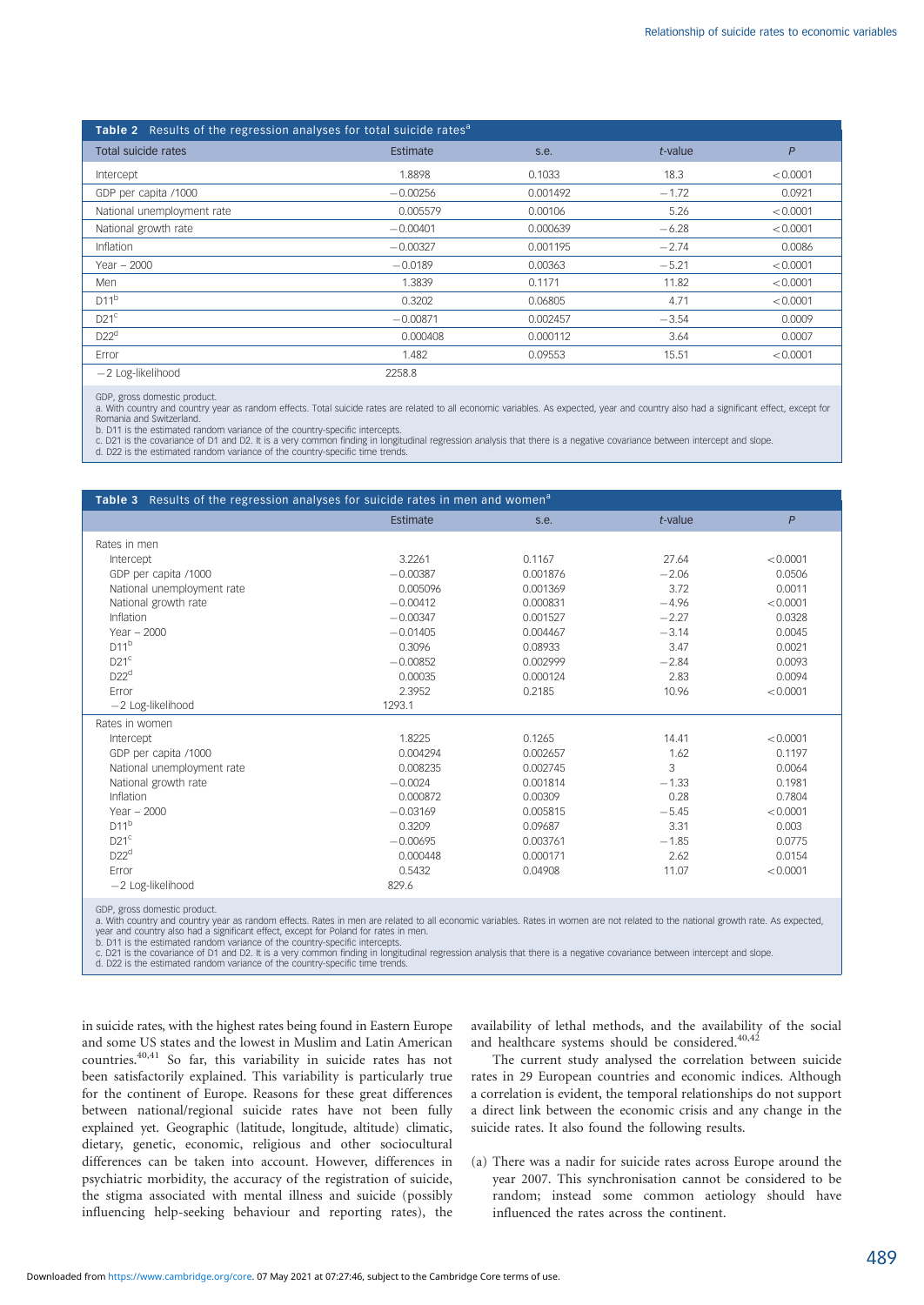Table 4 Year of nadir in suicide rates and onset of recession according to two indices (growth rate and unemployment and duration of recession according to each one) as well as pattern of suicide rates evolution and correlations between suicide rates and economic indices in European countries

| National<br><b>Before</b><br>After<br>National<br><b>GDP</b><br>recession<br>unemployment<br>Growth<br>Unemploy-<br>recession<br>growth<br>(per<br>rate<br>Inflation<br>Total Men Women<br>ment<br>Pattern<br>started<br>started<br>rate<br>rate<br>capita)<br>Eurozone countries<br>2010<br>Austria<br>2010<br>2010<br>2009 (1)<br>2009 (3)<br>$-0.90$<br>Α<br>$^+$<br>2007<br>Belgium<br>2007<br>B<br>$-0.81$<br>2007<br>2009 (1)<br>2009 (2)<br>$^{+}$<br>Estonia<br>2008 (2)<br>2009 (3)<br>$-0.90$<br>$\equiv$<br>А<br>$\overline{\phantom{0}}$<br>Finland<br>2009 (1)<br>2010 (3)<br>0.72<br>$-0.89$<br>А<br>$\equiv$<br>$\equiv$<br>2007<br>2011<br>2008(2)<br>$-0.85$<br>France<br>2007<br>2009 (3)<br>А<br>$^{+}$<br>2007<br>2006<br>2007<br>2009(1)<br>2011(1)<br>C<br>$-0.77$<br>Germany<br>$^{+}$<br>2007<br>2010<br>2007<br>2009(3)<br>2009 (3)<br>Greece<br>Α<br>$^{+}$<br>2006<br>0.86<br>2006<br>2006<br>2008 (2)<br>C<br>$-0.83$<br>Italy<br>2008 (2)<br>$^{+}$<br>2007<br>$\mathsf{C}$<br>$-0.56$<br>Ireland<br>2007<br>2006<br>$-0.71$<br>2008 (3)<br>2008 (4)<br>$^{+}$<br>$\mathsf{C}$<br>2007<br>2007<br>2007<br>2009 (1)<br>Netherlands<br>2009 (3)<br>$^{+}$<br>2006<br>2006<br>2006<br>$\mathsf{C}$<br>Portugal<br>2008 (2)<br>2009 (3)<br>$+$<br>2006<br>2006<br>$\mathsf{C}$<br>$-0.58$<br>$-0.58$<br>Slovakia<br>2006<br>2009 (1)<br>2009 (2)<br>0.73<br>$+$<br>2008<br>2008<br>2010<br>$\mathsf C$<br>0.56<br>$-0.94$<br>0.63<br>Slovenia<br>2009 (3)<br>$-0.82$<br>$\overline{\phantom{m}}$<br>$+$<br>2007<br>2009 (2)<br>Spain<br>2007<br>2006<br>2008 (3)<br>B<br>$+$<br>European Union, non-<br>Eurozone countries<br>2009<br>0.81<br><b>Bulgaria</b><br>2009<br>2010<br>2009 (1)<br>2009 (2)<br>$-0.66$<br>Α<br>$^+$<br>2007<br>$\mathsf{C}$<br>Croatia<br>2007<br>2009<br>2009 (2)<br>2009 (3)<br>0.76<br>$-0.79$<br>2008<br>$\mathsf C$<br>0.59<br>Czech Rep<br>2008<br>2007<br>2009(1)<br>2009 (2)<br>$-0.82$<br>$^{+}$<br>2007<br>Denmark<br>2007<br>2005<br>2008 (2)<br>2009 (3)<br>$-0.92$<br>А<br>$^{+}$<br>2006<br>2007<br>2010<br>2009(1)<br>2009 (3)<br>$-0.79$<br>0.63<br>$-0.87$<br>0.52<br>Hungary<br>Α<br>$^{+}$<br>2007<br>Latvia<br>2007<br>2006<br>2008 (3)<br>2008 (4)<br>$-0.84$<br>А<br>$^{+}$<br>2006<br>2007<br>2007<br>Lithuania<br>2009 (1)<br>2009 (3)<br>$-0.86$<br>$-0.78$<br>А<br>$^{+}$<br>2007<br>Poland<br>2007<br>2007<br>2009 (2)<br>$\mathsf C$<br>0.79<br>$-0.62$<br>$-0.74$<br>$\equiv$<br>$\ddot{}$<br>2007<br>2007<br>2007<br>2009 (2)<br>0.59<br>0.57<br>Romania<br>2009 (3)<br>$-0.63$<br>А<br>$+$<br>2007<br>2007<br>2008<br>Sweden<br>2008 (2)<br>2009 (3)<br>B<br>$-0.57$<br>$+$<br>2007<br>$-0.80$<br><b>UK</b><br>2007<br>2007<br>2008 (2)<br>2009 (2)<br>Α<br>$+$<br>Non-European union<br>countries<br>2009 (1)<br>Montenegro<br>$\equiv$<br>$\overline{\phantom{m}}$<br>$\qquad \qquad -$<br>2007<br>2007<br>2006<br>2008 (4)<br>2009 (3)<br>C<br>Norway<br>2008<br>Serbia<br>2008<br>2010<br>2009 (1)<br>2009 (3)<br>Α<br>$+$<br>Switzerland<br>$-0.52$<br>0.61<br>2009(1)<br>2009 (2)<br>L.<br>$\equiv$<br>$\equiv$ | Year of suicide<br>rate nadir |  | Recession indices, start<br>year (duration in years) |  |  | Timing of nadir<br>in suicide rates |  | Correlations between total suicide<br>rate and economic indices |  |  |  |
|---------------------------------------------------------------------------------------------------------------------------------------------------------------------------------------------------------------------------------------------------------------------------------------------------------------------------------------------------------------------------------------------------------------------------------------------------------------------------------------------------------------------------------------------------------------------------------------------------------------------------------------------------------------------------------------------------------------------------------------------------------------------------------------------------------------------------------------------------------------------------------------------------------------------------------------------------------------------------------------------------------------------------------------------------------------------------------------------------------------------------------------------------------------------------------------------------------------------------------------------------------------------------------------------------------------------------------------------------------------------------------------------------------------------------------------------------------------------------------------------------------------------------------------------------------------------------------------------------------------------------------------------------------------------------------------------------------------------------------------------------------------------------------------------------------------------------------------------------------------------------------------------------------------------------------------------------------------------------------------------------------------------------------------------------------------------------------------------------------------------------------------------------------------------------------------------------------------------------------------------------------------------------------------------------------------------------------------------------------------------------------------------------------------------------------------------------------------------------------------------------------------------------------------------------------------------------------------------------------------------------------------------------------------------------------------------------------------------------------------------------------------------------------------------------------------------------------------------------------------------------------------------------------------------------------------------------------------------------------------------------------------------------------------------------------------------------------------------------------|-------------------------------|--|------------------------------------------------------|--|--|-------------------------------------|--|-----------------------------------------------------------------|--|--|--|
|                                                                                                                                                                                                                                                                                                                                                                                                                                                                                                                                                                                                                                                                                                                                                                                                                                                                                                                                                                                                                                                                                                                                                                                                                                                                                                                                                                                                                                                                                                                                                                                                                                                                                                                                                                                                                                                                                                                                                                                                                                                                                                                                                                                                                                                                                                                                                                                                                                                                                                                                                                                                                                                                                                                                                                                                                                                                                                                                                                                                                                                                                                         |                               |  |                                                      |  |  |                                     |  |                                                                 |  |  |  |
|                                                                                                                                                                                                                                                                                                                                                                                                                                                                                                                                                                                                                                                                                                                                                                                                                                                                                                                                                                                                                                                                                                                                                                                                                                                                                                                                                                                                                                                                                                                                                                                                                                                                                                                                                                                                                                                                                                                                                                                                                                                                                                                                                                                                                                                                                                                                                                                                                                                                                                                                                                                                                                                                                                                                                                                                                                                                                                                                                                                                                                                                                                         |                               |  |                                                      |  |  |                                     |  |                                                                 |  |  |  |
|                                                                                                                                                                                                                                                                                                                                                                                                                                                                                                                                                                                                                                                                                                                                                                                                                                                                                                                                                                                                                                                                                                                                                                                                                                                                                                                                                                                                                                                                                                                                                                                                                                                                                                                                                                                                                                                                                                                                                                                                                                                                                                                                                                                                                                                                                                                                                                                                                                                                                                                                                                                                                                                                                                                                                                                                                                                                                                                                                                                                                                                                                                         |                               |  |                                                      |  |  |                                     |  |                                                                 |  |  |  |
|                                                                                                                                                                                                                                                                                                                                                                                                                                                                                                                                                                                                                                                                                                                                                                                                                                                                                                                                                                                                                                                                                                                                                                                                                                                                                                                                                                                                                                                                                                                                                                                                                                                                                                                                                                                                                                                                                                                                                                                                                                                                                                                                                                                                                                                                                                                                                                                                                                                                                                                                                                                                                                                                                                                                                                                                                                                                                                                                                                                                                                                                                                         |                               |  |                                                      |  |  |                                     |  |                                                                 |  |  |  |
|                                                                                                                                                                                                                                                                                                                                                                                                                                                                                                                                                                                                                                                                                                                                                                                                                                                                                                                                                                                                                                                                                                                                                                                                                                                                                                                                                                                                                                                                                                                                                                                                                                                                                                                                                                                                                                                                                                                                                                                                                                                                                                                                                                                                                                                                                                                                                                                                                                                                                                                                                                                                                                                                                                                                                                                                                                                                                                                                                                                                                                                                                                         |                               |  |                                                      |  |  |                                     |  |                                                                 |  |  |  |
|                                                                                                                                                                                                                                                                                                                                                                                                                                                                                                                                                                                                                                                                                                                                                                                                                                                                                                                                                                                                                                                                                                                                                                                                                                                                                                                                                                                                                                                                                                                                                                                                                                                                                                                                                                                                                                                                                                                                                                                                                                                                                                                                                                                                                                                                                                                                                                                                                                                                                                                                                                                                                                                                                                                                                                                                                                                                                                                                                                                                                                                                                                         |                               |  |                                                      |  |  |                                     |  |                                                                 |  |  |  |
|                                                                                                                                                                                                                                                                                                                                                                                                                                                                                                                                                                                                                                                                                                                                                                                                                                                                                                                                                                                                                                                                                                                                                                                                                                                                                                                                                                                                                                                                                                                                                                                                                                                                                                                                                                                                                                                                                                                                                                                                                                                                                                                                                                                                                                                                                                                                                                                                                                                                                                                                                                                                                                                                                                                                                                                                                                                                                                                                                                                                                                                                                                         |                               |  |                                                      |  |  |                                     |  |                                                                 |  |  |  |
|                                                                                                                                                                                                                                                                                                                                                                                                                                                                                                                                                                                                                                                                                                                                                                                                                                                                                                                                                                                                                                                                                                                                                                                                                                                                                                                                                                                                                                                                                                                                                                                                                                                                                                                                                                                                                                                                                                                                                                                                                                                                                                                                                                                                                                                                                                                                                                                                                                                                                                                                                                                                                                                                                                                                                                                                                                                                                                                                                                                                                                                                                                         |                               |  |                                                      |  |  |                                     |  |                                                                 |  |  |  |
|                                                                                                                                                                                                                                                                                                                                                                                                                                                                                                                                                                                                                                                                                                                                                                                                                                                                                                                                                                                                                                                                                                                                                                                                                                                                                                                                                                                                                                                                                                                                                                                                                                                                                                                                                                                                                                                                                                                                                                                                                                                                                                                                                                                                                                                                                                                                                                                                                                                                                                                                                                                                                                                                                                                                                                                                                                                                                                                                                                                                                                                                                                         |                               |  |                                                      |  |  |                                     |  |                                                                 |  |  |  |
|                                                                                                                                                                                                                                                                                                                                                                                                                                                                                                                                                                                                                                                                                                                                                                                                                                                                                                                                                                                                                                                                                                                                                                                                                                                                                                                                                                                                                                                                                                                                                                                                                                                                                                                                                                                                                                                                                                                                                                                                                                                                                                                                                                                                                                                                                                                                                                                                                                                                                                                                                                                                                                                                                                                                                                                                                                                                                                                                                                                                                                                                                                         |                               |  |                                                      |  |  |                                     |  |                                                                 |  |  |  |
|                                                                                                                                                                                                                                                                                                                                                                                                                                                                                                                                                                                                                                                                                                                                                                                                                                                                                                                                                                                                                                                                                                                                                                                                                                                                                                                                                                                                                                                                                                                                                                                                                                                                                                                                                                                                                                                                                                                                                                                                                                                                                                                                                                                                                                                                                                                                                                                                                                                                                                                                                                                                                                                                                                                                                                                                                                                                                                                                                                                                                                                                                                         |                               |  |                                                      |  |  |                                     |  |                                                                 |  |  |  |
|                                                                                                                                                                                                                                                                                                                                                                                                                                                                                                                                                                                                                                                                                                                                                                                                                                                                                                                                                                                                                                                                                                                                                                                                                                                                                                                                                                                                                                                                                                                                                                                                                                                                                                                                                                                                                                                                                                                                                                                                                                                                                                                                                                                                                                                                                                                                                                                                                                                                                                                                                                                                                                                                                                                                                                                                                                                                                                                                                                                                                                                                                                         |                               |  |                                                      |  |  |                                     |  |                                                                 |  |  |  |
|                                                                                                                                                                                                                                                                                                                                                                                                                                                                                                                                                                                                                                                                                                                                                                                                                                                                                                                                                                                                                                                                                                                                                                                                                                                                                                                                                                                                                                                                                                                                                                                                                                                                                                                                                                                                                                                                                                                                                                                                                                                                                                                                                                                                                                                                                                                                                                                                                                                                                                                                                                                                                                                                                                                                                                                                                                                                                                                                                                                                                                                                                                         |                               |  |                                                      |  |  |                                     |  |                                                                 |  |  |  |
|                                                                                                                                                                                                                                                                                                                                                                                                                                                                                                                                                                                                                                                                                                                                                                                                                                                                                                                                                                                                                                                                                                                                                                                                                                                                                                                                                                                                                                                                                                                                                                                                                                                                                                                                                                                                                                                                                                                                                                                                                                                                                                                                                                                                                                                                                                                                                                                                                                                                                                                                                                                                                                                                                                                                                                                                                                                                                                                                                                                                                                                                                                         |                               |  |                                                      |  |  |                                     |  |                                                                 |  |  |  |
|                                                                                                                                                                                                                                                                                                                                                                                                                                                                                                                                                                                                                                                                                                                                                                                                                                                                                                                                                                                                                                                                                                                                                                                                                                                                                                                                                                                                                                                                                                                                                                                                                                                                                                                                                                                                                                                                                                                                                                                                                                                                                                                                                                                                                                                                                                                                                                                                                                                                                                                                                                                                                                                                                                                                                                                                                                                                                                                                                                                                                                                                                                         |                               |  |                                                      |  |  |                                     |  |                                                                 |  |  |  |
|                                                                                                                                                                                                                                                                                                                                                                                                                                                                                                                                                                                                                                                                                                                                                                                                                                                                                                                                                                                                                                                                                                                                                                                                                                                                                                                                                                                                                                                                                                                                                                                                                                                                                                                                                                                                                                                                                                                                                                                                                                                                                                                                                                                                                                                                                                                                                                                                                                                                                                                                                                                                                                                                                                                                                                                                                                                                                                                                                                                                                                                                                                         |                               |  |                                                      |  |  |                                     |  |                                                                 |  |  |  |
|                                                                                                                                                                                                                                                                                                                                                                                                                                                                                                                                                                                                                                                                                                                                                                                                                                                                                                                                                                                                                                                                                                                                                                                                                                                                                                                                                                                                                                                                                                                                                                                                                                                                                                                                                                                                                                                                                                                                                                                                                                                                                                                                                                                                                                                                                                                                                                                                                                                                                                                                                                                                                                                                                                                                                                                                                                                                                                                                                                                                                                                                                                         |                               |  |                                                      |  |  |                                     |  |                                                                 |  |  |  |
|                                                                                                                                                                                                                                                                                                                                                                                                                                                                                                                                                                                                                                                                                                                                                                                                                                                                                                                                                                                                                                                                                                                                                                                                                                                                                                                                                                                                                                                                                                                                                                                                                                                                                                                                                                                                                                                                                                                                                                                                                                                                                                                                                                                                                                                                                                                                                                                                                                                                                                                                                                                                                                                                                                                                                                                                                                                                                                                                                                                                                                                                                                         |                               |  |                                                      |  |  |                                     |  |                                                                 |  |  |  |
|                                                                                                                                                                                                                                                                                                                                                                                                                                                                                                                                                                                                                                                                                                                                                                                                                                                                                                                                                                                                                                                                                                                                                                                                                                                                                                                                                                                                                                                                                                                                                                                                                                                                                                                                                                                                                                                                                                                                                                                                                                                                                                                                                                                                                                                                                                                                                                                                                                                                                                                                                                                                                                                                                                                                                                                                                                                                                                                                                                                                                                                                                                         |                               |  |                                                      |  |  |                                     |  |                                                                 |  |  |  |
|                                                                                                                                                                                                                                                                                                                                                                                                                                                                                                                                                                                                                                                                                                                                                                                                                                                                                                                                                                                                                                                                                                                                                                                                                                                                                                                                                                                                                                                                                                                                                                                                                                                                                                                                                                                                                                                                                                                                                                                                                                                                                                                                                                                                                                                                                                                                                                                                                                                                                                                                                                                                                                                                                                                                                                                                                                                                                                                                                                                                                                                                                                         |                               |  |                                                      |  |  |                                     |  |                                                                 |  |  |  |
|                                                                                                                                                                                                                                                                                                                                                                                                                                                                                                                                                                                                                                                                                                                                                                                                                                                                                                                                                                                                                                                                                                                                                                                                                                                                                                                                                                                                                                                                                                                                                                                                                                                                                                                                                                                                                                                                                                                                                                                                                                                                                                                                                                                                                                                                                                                                                                                                                                                                                                                                                                                                                                                                                                                                                                                                                                                                                                                                                                                                                                                                                                         |                               |  |                                                      |  |  |                                     |  |                                                                 |  |  |  |
|                                                                                                                                                                                                                                                                                                                                                                                                                                                                                                                                                                                                                                                                                                                                                                                                                                                                                                                                                                                                                                                                                                                                                                                                                                                                                                                                                                                                                                                                                                                                                                                                                                                                                                                                                                                                                                                                                                                                                                                                                                                                                                                                                                                                                                                                                                                                                                                                                                                                                                                                                                                                                                                                                                                                                                                                                                                                                                                                                                                                                                                                                                         |                               |  |                                                      |  |  |                                     |  |                                                                 |  |  |  |
|                                                                                                                                                                                                                                                                                                                                                                                                                                                                                                                                                                                                                                                                                                                                                                                                                                                                                                                                                                                                                                                                                                                                                                                                                                                                                                                                                                                                                                                                                                                                                                                                                                                                                                                                                                                                                                                                                                                                                                                                                                                                                                                                                                                                                                                                                                                                                                                                                                                                                                                                                                                                                                                                                                                                                                                                                                                                                                                                                                                                                                                                                                         |                               |  |                                                      |  |  |                                     |  |                                                                 |  |  |  |
|                                                                                                                                                                                                                                                                                                                                                                                                                                                                                                                                                                                                                                                                                                                                                                                                                                                                                                                                                                                                                                                                                                                                                                                                                                                                                                                                                                                                                                                                                                                                                                                                                                                                                                                                                                                                                                                                                                                                                                                                                                                                                                                                                                                                                                                                                                                                                                                                                                                                                                                                                                                                                                                                                                                                                                                                                                                                                                                                                                                                                                                                                                         |                               |  |                                                      |  |  |                                     |  |                                                                 |  |  |  |
|                                                                                                                                                                                                                                                                                                                                                                                                                                                                                                                                                                                                                                                                                                                                                                                                                                                                                                                                                                                                                                                                                                                                                                                                                                                                                                                                                                                                                                                                                                                                                                                                                                                                                                                                                                                                                                                                                                                                                                                                                                                                                                                                                                                                                                                                                                                                                                                                                                                                                                                                                                                                                                                                                                                                                                                                                                                                                                                                                                                                                                                                                                         |                               |  |                                                      |  |  |                                     |  |                                                                 |  |  |  |
|                                                                                                                                                                                                                                                                                                                                                                                                                                                                                                                                                                                                                                                                                                                                                                                                                                                                                                                                                                                                                                                                                                                                                                                                                                                                                                                                                                                                                                                                                                                                                                                                                                                                                                                                                                                                                                                                                                                                                                                                                                                                                                                                                                                                                                                                                                                                                                                                                                                                                                                                                                                                                                                                                                                                                                                                                                                                                                                                                                                                                                                                                                         |                               |  |                                                      |  |  |                                     |  |                                                                 |  |  |  |
|                                                                                                                                                                                                                                                                                                                                                                                                                                                                                                                                                                                                                                                                                                                                                                                                                                                                                                                                                                                                                                                                                                                                                                                                                                                                                                                                                                                                                                                                                                                                                                                                                                                                                                                                                                                                                                                                                                                                                                                                                                                                                                                                                                                                                                                                                                                                                                                                                                                                                                                                                                                                                                                                                                                                                                                                                                                                                                                                                                                                                                                                                                         |                               |  |                                                      |  |  |                                     |  |                                                                 |  |  |  |
|                                                                                                                                                                                                                                                                                                                                                                                                                                                                                                                                                                                                                                                                                                                                                                                                                                                                                                                                                                                                                                                                                                                                                                                                                                                                                                                                                                                                                                                                                                                                                                                                                                                                                                                                                                                                                                                                                                                                                                                                                                                                                                                                                                                                                                                                                                                                                                                                                                                                                                                                                                                                                                                                                                                                                                                                                                                                                                                                                                                                                                                                                                         |                               |  |                                                      |  |  |                                     |  |                                                                 |  |  |  |
|                                                                                                                                                                                                                                                                                                                                                                                                                                                                                                                                                                                                                                                                                                                                                                                                                                                                                                                                                                                                                                                                                                                                                                                                                                                                                                                                                                                                                                                                                                                                                                                                                                                                                                                                                                                                                                                                                                                                                                                                                                                                                                                                                                                                                                                                                                                                                                                                                                                                                                                                                                                                                                                                                                                                                                                                                                                                                                                                                                                                                                                                                                         |                               |  |                                                      |  |  |                                     |  |                                                                 |  |  |  |
|                                                                                                                                                                                                                                                                                                                                                                                                                                                                                                                                                                                                                                                                                                                                                                                                                                                                                                                                                                                                                                                                                                                                                                                                                                                                                                                                                                                                                                                                                                                                                                                                                                                                                                                                                                                                                                                                                                                                                                                                                                                                                                                                                                                                                                                                                                                                                                                                                                                                                                                                                                                                                                                                                                                                                                                                                                                                                                                                                                                                                                                                                                         |                               |  |                                                      |  |  |                                     |  |                                                                 |  |  |  |
|                                                                                                                                                                                                                                                                                                                                                                                                                                                                                                                                                                                                                                                                                                                                                                                                                                                                                                                                                                                                                                                                                                                                                                                                                                                                                                                                                                                                                                                                                                                                                                                                                                                                                                                                                                                                                                                                                                                                                                                                                                                                                                                                                                                                                                                                                                                                                                                                                                                                                                                                                                                                                                                                                                                                                                                                                                                                                                                                                                                                                                                                                                         |                               |  |                                                      |  |  |                                     |  |                                                                 |  |  |  |
|                                                                                                                                                                                                                                                                                                                                                                                                                                                                                                                                                                                                                                                                                                                                                                                                                                                                                                                                                                                                                                                                                                                                                                                                                                                                                                                                                                                                                                                                                                                                                                                                                                                                                                                                                                                                                                                                                                                                                                                                                                                                                                                                                                                                                                                                                                                                                                                                                                                                                                                                                                                                                                                                                                                                                                                                                                                                                                                                                                                                                                                                                                         |                               |  |                                                      |  |  |                                     |  |                                                                 |  |  |  |
|                                                                                                                                                                                                                                                                                                                                                                                                                                                                                                                                                                                                                                                                                                                                                                                                                                                                                                                                                                                                                                                                                                                                                                                                                                                                                                                                                                                                                                                                                                                                                                                                                                                                                                                                                                                                                                                                                                                                                                                                                                                                                                                                                                                                                                                                                                                                                                                                                                                                                                                                                                                                                                                                                                                                                                                                                                                                                                                                                                                                                                                                                                         |                               |  |                                                      |  |  |                                     |  |                                                                 |  |  |  |
| GDP, gross domestic product.                                                                                                                                                                                                                                                                                                                                                                                                                                                                                                                                                                                                                                                                                                                                                                                                                                                                                                                                                                                                                                                                                                                                                                                                                                                                                                                                                                                                                                                                                                                                                                                                                                                                                                                                                                                                                                                                                                                                                                                                                                                                                                                                                                                                                                                                                                                                                                                                                                                                                                                                                                                                                                                                                                                                                                                                                                                                                                                                                                                                                                                                            |                               |  |                                                      |  |  |                                     |  |                                                                 |  |  |  |



Pattern A: the declining suicide rate is followed by a temporal increase after 2007 and then stabilises; in pattern B the declining suicide rate is interrupted by a temporal increase after 2007 and then the decline continues; in pattern C the declining suicide rate is reversed after 2007.

490

- (b) Even in countries with more or less stable rates, the specific nadir was evident.
- (c) The nadir occurred more than a year before the onset of the economic crisis and the subsequent increase in suicide rates also occurred several months before the crisis.
- (d) There was a strong correlation of suicide rates with all economic indices except GDP per capita in men but only with unemployment in females. For the vast majority of countries the suicide rates correlated strongly with GDP per capita and rather weakly with unemployment and the other indices. This correlation was strong within each country and less strong across countries.
- (e) In Eurozone countries the correlation with GDP per capita was the dominant pattern. In the rest of EU countries the correlation with unemployment was also strong. In countries outside the EU, the correlation of suicide rates with economic variables was weak.
- (f) The combined data from European countries for the years 2000–2010 (Table 1 and online Table DS1 and online Fig. DS1) suggest that the average suicide rate in the European region is similar to that reported for the USA.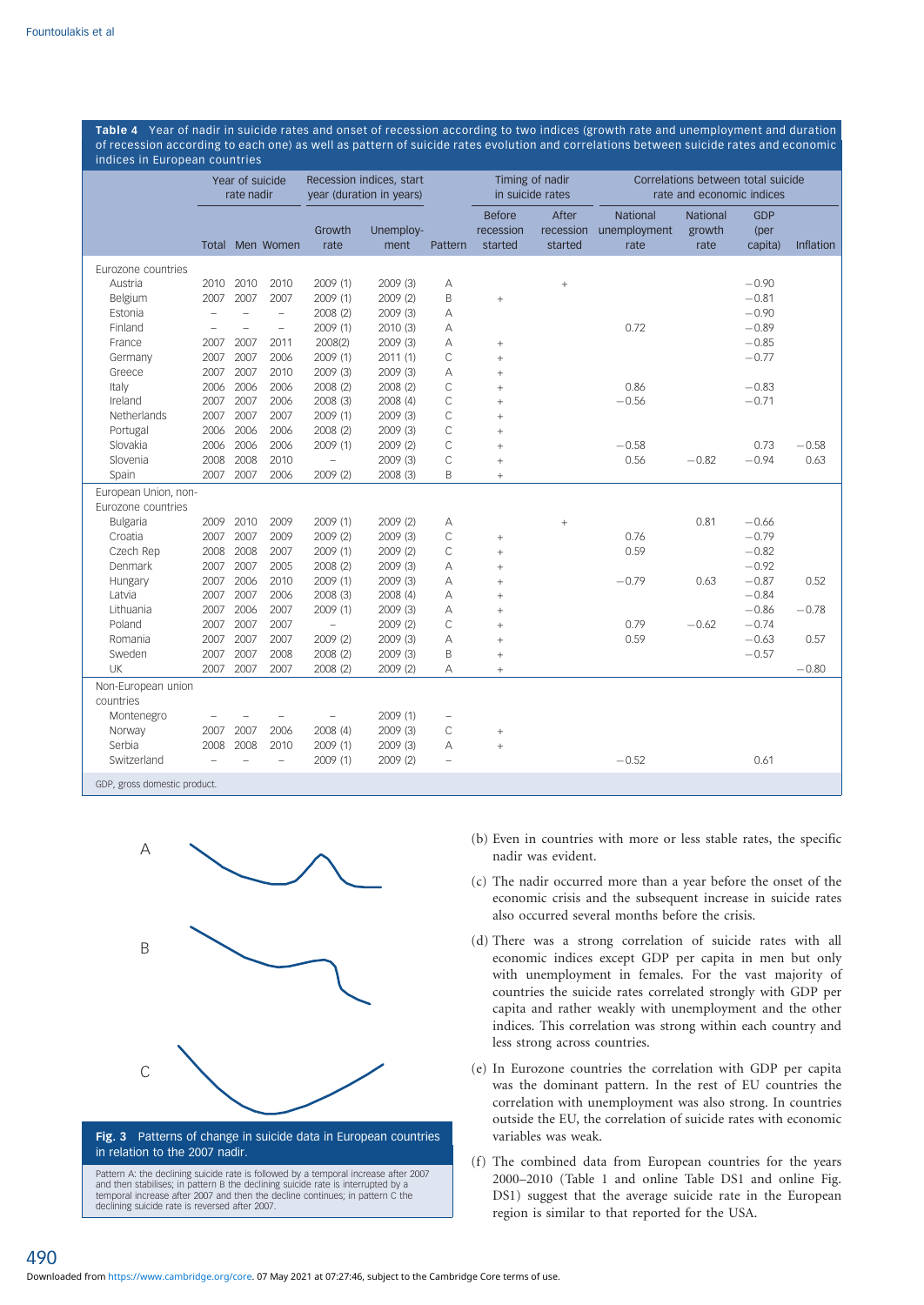| Table 5 Correlation coefficients between suicide rates and economic indices for each European country |                                    |                            |                               |         |                                              |                                   |                               |         |                                              |                                   |                               |           |
|-------------------------------------------------------------------------------------------------------|------------------------------------|----------------------------|-------------------------------|---------|----------------------------------------------|-----------------------------------|-------------------------------|---------|----------------------------------------------|-----------------------------------|-------------------------------|-----------|
|                                                                                                       | Total suicide rate                 |                            |                               |         | Suicide rate in men                          |                                   |                               |         | Suicide rate in women                        |                                   |                               |           |
| Year                                                                                                  | National<br>unemploy-<br>ment rate | National<br>growth<br>rate | <b>GDP</b><br>(per<br>capita) |         | National<br>unemploy-<br>Inflation ment rate | <b>National</b><br>growth<br>rate | <b>GDP</b><br>(per<br>capita) |         | National<br>unemploy-<br>Inflation ment rate | <b>National</b><br>growth<br>rate | <b>GDP</b><br>(per<br>capita) | Inflation |
| Eurozone countries                                                                                    |                                    |                            |                               |         |                                              |                                   |                               |         |                                              |                                   |                               |           |
| Austria                                                                                               | $-0.31$                            | 0.05                       | $-0.90$                       | $-0.09$ | $-0.29$                                      | 0.01                              | $-0.89$                       | $-0.11$ | $-0.41$                                      | $-0.12$                           | $-0.80$                       | 0.07      |
| Belgium                                                                                               | 0.26                               | $-0.33$                    | $-0.81$                       | 0.00    | 0.26                                         | $-0.33$                           | $-0.81$                       | 0.00    | 0.32                                         | $-0.48$                           | $-0.86$                       | $-0.38$   |
| Estonia                                                                                               | 0.17                               | 0.11                       | $-0.90$                       | $-0.22$ | 0.19                                         | 0.01                              | $-0.87$                       | $-0.27$ | 0.03                                         | 0.24                              | $-0.85$                       | $-0.05$   |
| Finland                                                                                               | 0.72                               | $-0.08$                    | $-0.89$                       | 0.07    | 0.68                                         | $-0.05$                           | $-0.86$                       | 0.10    | 0.77                                         | 0.00                              | $-0.90$                       | $-0.16$   |
| France                                                                                                | $-0.25$                            | 0.26                       | $-0.85$                       | 0.29    | $-0.22$                                      | 0.19                              | $-0.80$                       | 0.32    | $-0.47$                                      | 0.36                              | $-0.82$                       | 0.27      |
| Germany                                                                                               | 0.10                               | 0.00                       | $-0.80$                       | $-0.24$ | 0.03                                         | $-0.00$                           | $-0.75$                       | $-0.24$ | 0.26                                         | 0.01                              | $-0.87$                       | $-0.22$   |
| Greece                                                                                                | 0.23                               | $-0.07$                    | 0.04                          | $-0.08$ | 0.24                                         | $-0.36$                           | 0.38                          | 0.12    | 0.17                                         | 0.33                              | $-0.38$                       | $-0.15$   |
| Italy                                                                                                 | 0.94                               | 0.22                       | $-0.91$                       | 0.38    | 0.89                                         | 0.06                              | $-0.84$                       | 0.28    | 0.90                                         | 0.47                              | $-0.91$                       | 0.49      |
| Ireland                                                                                               | $-0.56$                            | 0.14                       | $-0.71$                       | 0.25    | $-0.46$                                      | 0.10                              | $-0.73$                       | 0.11    | $-0.16$                                      | $-0.09$                           | $-0.07$                       | 0.09      |
| Netherlands                                                                                           | 0.27                               | 0.12                       | 0.00                          | 0.07    | 0.17                                         | $-0.08$                           | 0.17                          | 0.00    | 0.08                                         | 0.11                              | $-0.51$                       | 0.35      |
| Portugal                                                                                              | 0.13                               | $-0.39$                    | 0.16                          | $-0.05$ | 0.19                                         | $-0.45$                           | 0.14                          | $-0.08$ | 0.23                                         | $-0.19$                           | 0.23                          | $-0.22$   |
| Slovakia                                                                                              | $-0.58$                            | $-0.25$                    | 0.73                          | $-0.58$ | $-0.62$                                      | $-0.31$                           | 0.74                          | $-0.66$ | 0.14                                         | $-0.24$                           | $-0.03$                       | 0.34      |
| Slovenia                                                                                              | 0.56                               | $-0.82$                    | $-0.94$                       | 0.63    | 0.60                                         | $-0.83$                           | $-0.90$                       | 0.58    | 0.39                                         | $-0.73$                           | $-0.85$                       | 0.59      |
| Spain                                                                                                 | 0.06                               | 0.34                       | $-0.41$                       | 0.12    | 0.14                                         | 0.25                              | $-0.35$                       | 0.04    | $-0.17$                                      | 0.48                              | $-0.31$                       | 0.55      |
| European union,                                                                                       |                                    |                            |                               |         |                                              |                                   |                               |         |                                              |                                   |                               |           |
| non-Eurozone countries                                                                                |                                    |                            |                               |         |                                              |                                   |                               |         |                                              |                                   |                               |           |
| <b>Bulgaria</b>                                                                                       | 0.14                               | 0.81                       | $-0.66$                       | 0.43    | $-0.11$                                      | 0.64                              | $-0.43$                       | 0.37    | $-0.11$                                      | 0.55                              | $-0.37$                       | 0.60      |
| Croatia                                                                                               | 0.76                               | 0.26                       | $-0.79$                       | 0.12    | 0.59                                         | 0.18                              | $-0.73$                       | 0.10    | 0.69                                         | 0.33                              | $-0.73$                       | 0.23      |
| Czech Rep                                                                                             | 0.59                               | 0.01                       | $-0.82$                       | $-0.17$ | 0.61                                         | $-0.01$                           | $-0.81$                       | $-0.16$ | 0.43                                         | 0.05                              | $-0.85$                       | 0.04      |
| Denmark                                                                                               | $-0.36$                            | 0.26                       | $-0.94$                       | 0.01    | $-0.10$                                      | 0.11                              | $-0.91$                       | 0.14    | $-0.59$                                      | 0.44                              | $-0.65$                       | 0.17      |
| Hungary                                                                                               | $-0.79$                            | 0.63                       | $-0.87$                       | 0.52    | $-0.77$                                      | 0.57                              | $-0.88$                       | 0.57    | $-0.81$                                      | 0.79                              | $-0.72$                       | 0.45      |
| Latvia                                                                                                | 0.11                               | 0.04                       | $-0.84$                       | $-0.37$ | 0.13                                         | 0.02                              | $-0.87$                       | $-0.43$ | 0.00                                         | 0.11                              | $-0.81$                       | $-0.32$   |
| Lithuania                                                                                             | 0.39                               | $-0.01$                    | $-0.86$                       | $-0.78$ | 0.30                                         | 0.08                              | $-0.82$                       | $-0.77$ | 0.39                                         | 0.17                              | $-0.82$                       | $-0.56$   |
| Poland                                                                                                | 0.79                               | $-0.62$                    | $-0.74$                       | $-0.06$ | 0.78                                         | $-0.66$                           | $-0.71$                       | $-0.04$ | 0.72                                         | $-0.46$                           | $-0.83$                       | $-0.01$   |
| Romania                                                                                               | 0.59                               | 0.04                       | $-0.63$                       | 0.57    | 0.63                                         | 0.10                              | $-0.49$                       | 0.42    | 0.25                                         | 0.27                              | $-0.45$                       | 0.54      |
| Sweden                                                                                                | $-0.15$                            | $-0.41$                    | $-0.57$                       | $-0.38$ | $-0.22$                                      | $-0.51$                           | $-0.41$                       | $-0.17$ | $-0.11$                                      | $-0.24$                           | $-0.52$                       | $-0.42$   |
| <b>UK</b>                                                                                             | $-0.39$                            | 0.46                       | $-0.34$                       | $-0.80$ | $-0.31$                                      | 0.48                              | $-0.40$                       | $-0.78$ | $-0.54$                                      | 0.42                              | $-0.16$                       | $-0.67$   |
| Non-European union countries                                                                          |                                    |                            |                               |         |                                              |                                   |                               |         |                                              |                                   |                               |           |
| Montenegro                                                                                            | 0.25                               | 0.11                       | $-0.07$                       | 0.36    | 0.61                                         | 0.18                              | $-0.18$                       | 0.18    | $-0.07$                                      | $-0.47$                           | $-0.33$                       | 0.53      |
| Norway                                                                                                | 0.17                               | 0.17                       | $-0.26$                       | 0.22    | 0.03                                         | $-0.03$                           | $-0.42$                       | 0.39    | 0.02                                         | 0.04                              | 0.54                          | $-0.23$   |
| Serbia                                                                                                | $-0.46$                            | 0.19                       | $-0.10$                       | 0.29    | $-0.43$                                      | 0.16                              | $-0.23$                       | 0.36    | $-0.55$                                      | 0.33                              | 0.08                          | 0.28      |
| Switzerland                                                                                           | $-0.52$                            | $-0.04$                    | 0.61                          | 0.23    | $-0.51$                                      | 0.09                              | 0.56                          | 0.37    | $-0.51$                                      | 0.03                              | 0.64                          | 0.31      |
| GDP, gross domestic product.                                                                          |                                    |                            |                               |         |                                              |                                   |                               |         |                                              |                                   |                               |           |

Several conclusions can be made on the basis of the above. First, these data clearly dispute the assumption that specifically changes in unemployment have a direct effect on suicide rates. The temporal sequence and correlation of events (suicide rise first, economic recession follows, synchronisation of suicide rate changes across the continent) suggests there is a close relationship between the economic environment and suicide rates; however this relationship is not that of a direct cause and effect. The findings reported by the present study concerning Europe are similar to those reported for the USA. In spite of claims that the rise in unemployment caused a rise in the suicide rate in the USA, $34$  a closer look at the data revealed that suicides rose first and unemployment followed.<sup>39</sup> One could argue that those people who are going to lose their jobs are stressed months before this happens, but 'fear' of unemployment is quite different from unemployment per se, especially since such an assumption suggests that employed people take their own life before they become unemployed.

Second, it is certain that an 'event' occurred in the European continent after 2005 and had a profound effect on suicide rates, probably by halting the ongoing reduction in suicide rates. The strong correlation of these rates with GDP per capita and the weaker but still important correlation with the other economic indices suggest that this event was probably the prodromal phase of the economic crisis. Unfortunately, no data concerning this 'prodrome' can be found in the literature.

It is important however to place a question mark on the nature of the 2007 nadir in the suicide rates. This nadir was evident as a sharp decline from previous year even in countries with otherwise low and stable suicide rates until that time (such as Greece) or in countries with a robust increasing trend (such as Slovakia).

Third, an important and robust finding of the current study was the strong correlation of suicide rates with GDP per capita, although such an effect was not detected by the regression analysis. This correlation was of the magnitude of 0.80 and was found in the vast majority of countries with independent calculations. The correlation was strong within countries and weaker across countries (and also in the regression models) suggesting that the GDP is related to fluctuations in the suicide rates but may not be with the absolute baseline value. Unemployment was more important for countries outside the Eurozone area. This pattern is rather difficult to interpret.

The GDP was first developed in 1934 by Simon Kuznets<sup>43</sup> and the danger of using it as a measure of welfare was pointed out by the author. It was established as the main tool to measure a country's economy in 1944 after the Bretton Woods conference. In spite of the early warnings, the GDP per capita is often used as a measurement of the standard of living. This is based on the assumption that all citizens would benefit from the economic growth of their country. However, essentially it is not such an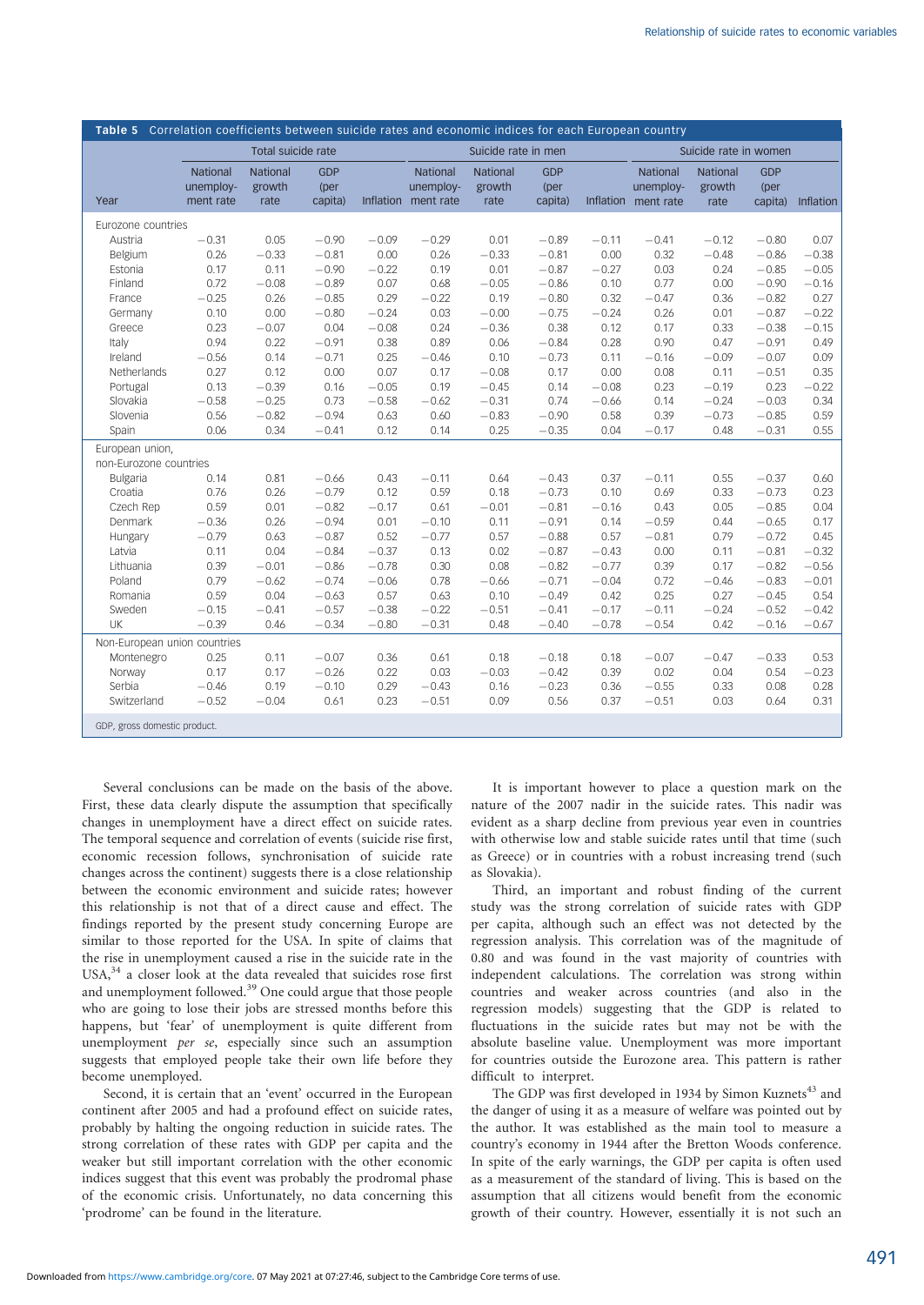| Correlation between suicide rates and economic<br>Table 6<br>variables across countries during the same year |                                  |                                   |                            |                  |  |  |  |  |  |  |
|--------------------------------------------------------------------------------------------------------------|----------------------------------|-----------------------------------|----------------------------|------------------|--|--|--|--|--|--|
| Suicide<br>rate                                                                                              | National<br>unemployment<br>rate | <b>National</b><br>growth<br>rate | <b>GDP</b><br>(per capita) | <b>Inflation</b> |  |  |  |  |  |  |
| 2000                                                                                                         |                                  |                                   |                            |                  |  |  |  |  |  |  |
| Total                                                                                                        | 0.28                             | $-0.04$                           | $-0.32$                    | 0.03             |  |  |  |  |  |  |
| Men                                                                                                          | 0.31                             | $-0.02$                           | $-0.36$                    | 0.09             |  |  |  |  |  |  |
| Women                                                                                                        | 0.17                             | $-0.04$                           | $-0.22$                    | $-0.12$          |  |  |  |  |  |  |
| 2001                                                                                                         |                                  |                                   |                            |                  |  |  |  |  |  |  |
| Total                                                                                                        | 0.29                             | 0.14                              | $-0.34$                    | $-0.09$          |  |  |  |  |  |  |
| Men                                                                                                          | 0.37                             | 0.20                              | $-0.43$                    | 0.00             |  |  |  |  |  |  |
| Women                                                                                                        | 0.23                             | 0.01                              | $-0.28$                    | $-0.12$          |  |  |  |  |  |  |
| 2002<br>Total                                                                                                | 0.26                             |                                   | $-0.44$                    | $-0.13$          |  |  |  |  |  |  |
| Men                                                                                                          | 0.29                             | 0.30<br>0.32                      | $-0.46$                    | $-0.13$          |  |  |  |  |  |  |
| Women                                                                                                        | 0.10                             | 0.12                              | $-0.25$                    | $-0.21$          |  |  |  |  |  |  |
| 2003                                                                                                         |                                  |                                   |                            |                  |  |  |  |  |  |  |
| Total                                                                                                        | 0.24                             | 0.24                              | $-0.39$                    | $-0.20$          |  |  |  |  |  |  |
| Men                                                                                                          | 0.33                             | 0.31                              | $-0.48$                    | $-0.20$          |  |  |  |  |  |  |
| Women                                                                                                        | 0.13                             | 0.03                              | $-0.22$                    | $-0.26$          |  |  |  |  |  |  |
| 2004                                                                                                         |                                  |                                   |                            |                  |  |  |  |  |  |  |
| Total                                                                                                        | 0.23                             | 0.29                              | $-0.42$                    | 0.12             |  |  |  |  |  |  |
| Men                                                                                                          | 0.29                             | 0.41                              | $-0.51$                    | 0.26             |  |  |  |  |  |  |
| Women                                                                                                        | 0.06                             | 0.06                              | $-0.20$                    | $-0.18$          |  |  |  |  |  |  |
| 2005                                                                                                         |                                  |                                   |                            |                  |  |  |  |  |  |  |
| Total                                                                                                        | 0.25                             | 0.28                              | $-0.38$                    | 0.08             |  |  |  |  |  |  |
| Men                                                                                                          | 0.30                             | 0.35                              | $-0.47$                    | 0.15             |  |  |  |  |  |  |
| Women                                                                                                        | 0.12                             | 0.02                              | $-0.17$                    | $-0.15$          |  |  |  |  |  |  |
| 2006<br>Total                                                                                                | 0.13                             | 0.23                              | $-0.34$                    | $-0.02$          |  |  |  |  |  |  |
| Men                                                                                                          | 0.21                             | 0.31                              | $-0.45$                    | 0.07             |  |  |  |  |  |  |
| Women                                                                                                        | 0.07                             | $-0.05$                           | $-0.14$                    | $-0.27$          |  |  |  |  |  |  |
| 2007                                                                                                         |                                  |                                   |                            |                  |  |  |  |  |  |  |
| Total                                                                                                        | 0.00                             | 0.19                              | $-0.33$                    | 0.37             |  |  |  |  |  |  |
| Men                                                                                                          | 0.06                             | 0.30                              | $-0.43$                    | 0.46             |  |  |  |  |  |  |
| Women                                                                                                        | 0.01                             | $-0.03$                           | $-0.15$                    | 0.11             |  |  |  |  |  |  |
| 2008                                                                                                         |                                  |                                   |                            |                  |  |  |  |  |  |  |
| Total                                                                                                        | 0.13                             | 0.09                              | $-0.39$                    | 0.42             |  |  |  |  |  |  |
| Men                                                                                                          | 0.20                             | 0.14                              | $-0.46$                    | 0.45             |  |  |  |  |  |  |
| Women                                                                                                        | 0.03                             | $-0.04$                           | $-0.20$                    | 0.18             |  |  |  |  |  |  |
| 2009                                                                                                         |                                  |                                   |                            |                  |  |  |  |  |  |  |
| Total                                                                                                        | 0.35                             | $-0.36$                           | $-0.30$                    | 0.00             |  |  |  |  |  |  |
| Men                                                                                                          | 0.42<br>0.17                     | $-0.35$                           | $-0.42$                    | 0.05             |  |  |  |  |  |  |
| Women                                                                                                        |                                  | $-0.27$                           | $-0.13$                    | $-0.03$          |  |  |  |  |  |  |
| 2010<br>Total                                                                                                | 0.22                             | $-0.11$                           | $-0.41$                    | $-0.09$          |  |  |  |  |  |  |
| Men                                                                                                          | 0.34                             | $-0.04$                           | $-0.49$                    | $-0.08$          |  |  |  |  |  |  |
| Women                                                                                                        | 0.09                             | $-0.02$                           | 0.01                       | 0.00             |  |  |  |  |  |  |
| 2011                                                                                                         |                                  |                                   |                            |                  |  |  |  |  |  |  |
| Total                                                                                                        | 0.50                             | 0.32                              | $-0.46$                    | 0.13             |  |  |  |  |  |  |
| Men                                                                                                          | 0.51                             | 0.39                              | $-0.54$                    | 0.28             |  |  |  |  |  |  |
| Women                                                                                                        | 0.41                             | 0.18                              | $-0.20$                    | $-0.10$          |  |  |  |  |  |  |
|                                                                                                              |                                  |                                   |                            |                  |  |  |  |  |  |  |

indicator and it is not a measure of personal income, since it does not take into consideration the inequalities within a given country. Nevertheless, a similar index, the gross national income (GNI) per capita is included as a significant contributor to the Human Development Index  $(HDI)$ .<sup>44</sup> In this paper, all the economic indices checked by the authors (Gini index, private debt % of GDP, HDI) did not manifest any pattern that would relate them to the change in the suicide rates trends after 2007.

One previous study reported that cross-sectionally the GDP per capita had a tendency to correlate with suicide rates in males  $(r=0.3, P=0.06)$  but not in females  $(r=0.2, P=0.9)$ .<sup>45</sup> Our results are in accord with this. However, the relationship of GDP with

492

suicidality seems to be more complex and it might follow an inverted U-shaped curve, with suicide trends declining after peaking at a certain threshold of economic development.<sup>46</sup> At low GDP levels, increases in GDP are associated with increases in suicide rates, but once a given threshold of economic development is reached, further increases in GDP do not correlate with further increases in suicide rates.<sup>47</sup>

Overall, there was a worldwide increase in the purchasing power parity-adjusted GDP per capita over the past 3 decades, and during the same time period the suicide rates have increased in developing Latin American and Caribbean countries and in several high-income Asian countries (such as Japan and South Korea), and have decreased in the majority of European countries and Canada.<sup>48</sup> Suicide rates in India were also positively correlated with GDP rates although the quality of the data is low and should be interpreted with caution. $49-53$  Concerning Japan and South Korea, they are both high-income countries with universal health coverage but with the private health sector prevailing over public health resources. In South Korea, although life expectancy has rapidly increased, mortality as a result of suicide increased, particularly among men aged 30 years or older.<sup>54</sup>

It seems that economic growth is not invariably followed by a decrease in suicide rates, especially because income inequality causes them to increase.<sup>55</sup> Also if economic growth is not accompanied by adequate infrastructures for mental health services, suicide rates might trend up.<sup>53</sup>

## Suicide rates and mental illness

When studying the possible causes of suicide, one should have in mind that suicide is probably the end result of an interaction between many different risk factors with mental disorders being the decisive one.<sup>40,56</sup> It is solidly proven that over 90% of people who die from suicide have a mental illness. Mood disorders are found in  $80-85\%$ <sup>40,42,57</sup> and schizophrenia in 9–13% of people dying each year because of suicide.<sup>58</sup> The significance of mental disorders may be much smaller in low- and middleincome countries.59 Other risk factors in the field of psychiatry also exist, including personality disorders and substance and alcohol dependence,  $60,61$  and a family history of suicide.  $60,62,63$ Ethnic group,<sup>64</sup> problematic coping skills<sup>65</sup> and environmental variables such as recent psychosocial stress<sup>66,67</sup> and occupational problems or interpersonal problems with spouses or romantic partners<sup>68</sup> also constitute risk factors. The availability and access to lethal means (such as firearms) might be of importance.<sup>42</sup> Theoretically, any intervention that helps reducing these risk factors could ultimately reduce the suicide rate; however this has not been solidly proven for most of these variables.<sup>40</sup> Unfortunately, research on suicide is limited by the fact that the majority of suicide victims die at the first attempt.<sup>69,70</sup>

The first to suggest that the suicide rate depends on socioeconomic driving forces was Enrico Agostino Morselli in 1882.<sup>71</sup> Since then, suicide has usually been considered a social problem, and several risk factors have been related to suicidal behaviour, both at the subject level (microsocioeconomic factors) and at the state level (macrosocioeconomic level).<sup>56,72</sup>

## Suicide prevention

An example of a successful programme aiming to reduce suicide rates is the National Service Framework target set in the UK in 1999, which aimed to reduce suicides by at least 20% by 2010. This target was achieved. The interventions included awareness campaigns and encouragement particularly to general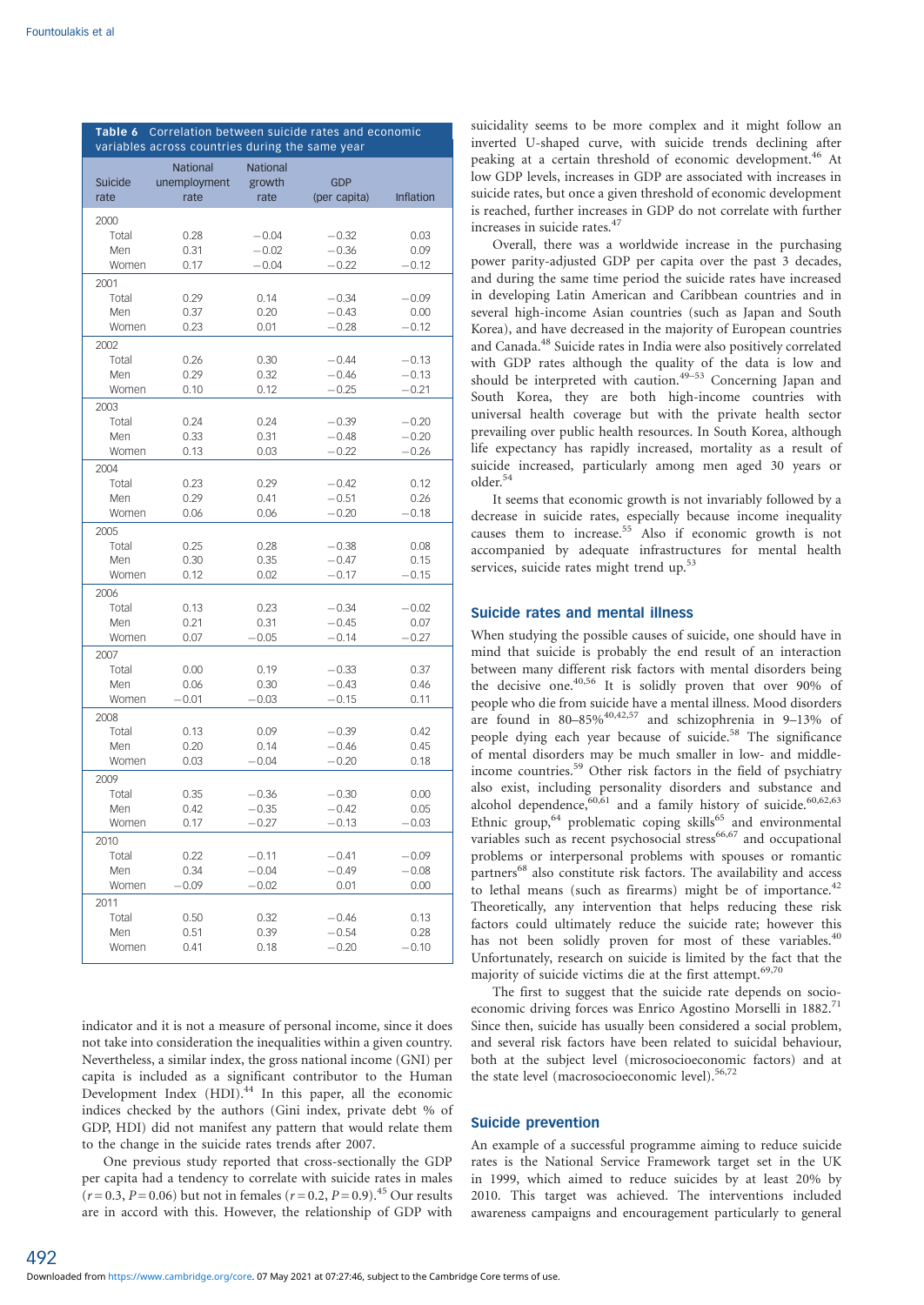practitioners to recognise depression and treat it early, especially with the use of selective serotonin reuptake inhibitors. However, in the USA and the Netherlands the official warning in 2003–4 was against prescribing selective serotonin reuptake inhibitors for young people, and this was followed by a reduction in prescribing and a detected increase in suicides in that age group.<sup>73</sup> In Slovenia an increase in antidepressant use lead to a decrease in the suicide rate<sup>74</sup> and this seems to be true for Sweden,<sup>75,76</sup> Hungary,<sup>77</sup> Europe as a whole<sup>78</sup> and all Organisation for Economic Co-operation and Development countries.79,80 It seems that in spite of potential problems, the use of antidepressants overall decreases suicide rates.<sup>81</sup>

Most of the risk factors are likely to be dependent on the victim's behaviour and thus do not constitute independent factors,<sup>82</sup> however the recent economic crisis constitutes a stress factor that is independent of the behaviour of the person, although people with specific behaviours (such as great risk-taking entrepreneurs) are likely to be more vulnerable to the crisis. On the other hand, specific cultures (such as Hispanic people in the USA) seem to have some kind of protective effects against suicidal behaviour.<sup>83</sup> Additional support for this comes from the conclusion of a recent review that only the creation of social support networks reduces suicidality and that other interventions are of unproven effectiveness.84–87 Although it has been suggested that a reduction in unemployment through governmental action should lead to a reduction in suicidality,<sup>88</sup> this remains an unproven theoretical suggestion, and is not supported by the results of the current study.

## Findings from other studies

In his seminal work in 1979, Brenner reported that for every 10% increase in unemployment there is an increase of 1.2% in total mortality, including an increase by 1.7% in suicidality.<sup>89</sup> Suicide rates are lower in Western high-income countries in comparison with low- and middle-income countries.<sup>90</sup> The relationship of suicide rates with GDP suggests that suicide rates drop in times of economic expansion and increase in times of recession.<sup>91</sup> It has been argued that business cycles affect suicide rates in the USA with the overall suicide rate usually rising during recessions and falling during expansions. $25$  In the past, economic crises have been correlated with increases in suicides, such as the Great depression,  $2^{1,23,92,93}$  the Russian crisis in the early  $1990s<sup>33</sup>$  (although the data are not published reliably) and the Asian economic crisis in the late  $1990s$ .<sup>26,27</sup> On the contrary, other authors suggested that actually recessions improve several health indicators. $94-96$  Concerning the present economic crisis, it has been calculated that close to 5000 excess suicides occurred in the year 2009, with the increase consisting mainly of men of working age and with unemployment a direct causal factor.<sup>33</sup> A deterioration in mental health with increasing depression and anxiety rates has been reported after the economic crisis in Hong Kong, <sup>97</sup> south Australia, <sup>98</sup> Greece, <sup>99</sup> UK<sup>15</sup> and Spain,<sup>30</sup> and the effect seemed more severe in population groups who experienced unstable employment or financial problems.<sup>30,97,98</sup> However, the methodology of these studies cannot differentiate between general distress and clinical mood disorders and thus any link of these results with the suicide rates is problematic.

## Variations between countries in suicide rates

There are considerable variations in the effect of the crisis on the suicide rate across countries and it is unclear whether these variations relate to the severity of the recession as well as to varying social support and labour market protections in different countries, as it has been previously suggested.12,33,88 We were also unable to reproduce the finding that there are stronger associations between increases in national suicide rates and unemployment rates in countries with low baseline unemployment rates than in countries with high unemployment rates. $33$  On the contrary, we found that the baseline suicide rate was correlated with the overall pattern of the curve of suicide rates after the nadir year.

## Social capital

One area that deserves further research is that of the so called 'social capital'. Overall, the results of the current study imply that there were profound changes within the society of all European countries that preceded the economic crisis, however they were probably related to it or they might even constitute part of its aetiopathogenesis. The 'social capital' theory refers to the importance for the community of building generalised trust and, at the same time, the importance of individual free choice, in order to create a more cohesive society. It could be defined as 'the aggregate of the actual or potential resources which are linked to possession of a durable network of more or less institutionalized relationships of mutual acquaintance and recognition'.100–102 A decline in social capital is considered to be at the core of modern socioeconomic problems.103–105 Social cohesion has already been recognised as a factor influencing the suicide rate.<sup>106</sup>

## Limitations

The current study has a number of limitations. It is an observational analysis based on aggregate data collected from national statistical agencies. Probably there are differences between countries both in the quality of the data as well as in the level of misclassification of suicide, and these could lead to potential bias between countries,<sup>107</sup> but it is not expected they had a significant impact on the results of the current study.

Cross-level bias and aggregation bias are typical of studies similar to the current one.<sup>108</sup> The effects observed at the aggregate level might be modulated by the ecological context at the level of the individual.<sup>109</sup> Also time series data are frequently non-stationary and vulnerable to random findings.<sup>109</sup> Another source of bias is possible registration bias concerning suicides between countries and over time, and also concerning the quality of the economical statistics.

Finally, an important fundamental problem is that it is probably too early to arrive at conclusions concerning the impact of the current economic crisis on health, mental health and the suicide rate in particular. It seems necessary to wait until data up to at least 2020 are gathered in order to have a complete picture.

The authors chose to publish the full data-set their analysis was based on in an online table as they strongly believe that this database should be publicly available. One of the major obstacles of the current study was the difficulty of gathering statistical data from the various countries, although these data should had been easily accessible to every citizen. The authors believe that the publication of this data-set so that anyone can perform further analysis is one of the major contributions of the current study.

#### Funding

P.D. and X.G. are recipients of the Janos Bolyai Fellowship of the Hungarian Academy of Sciences.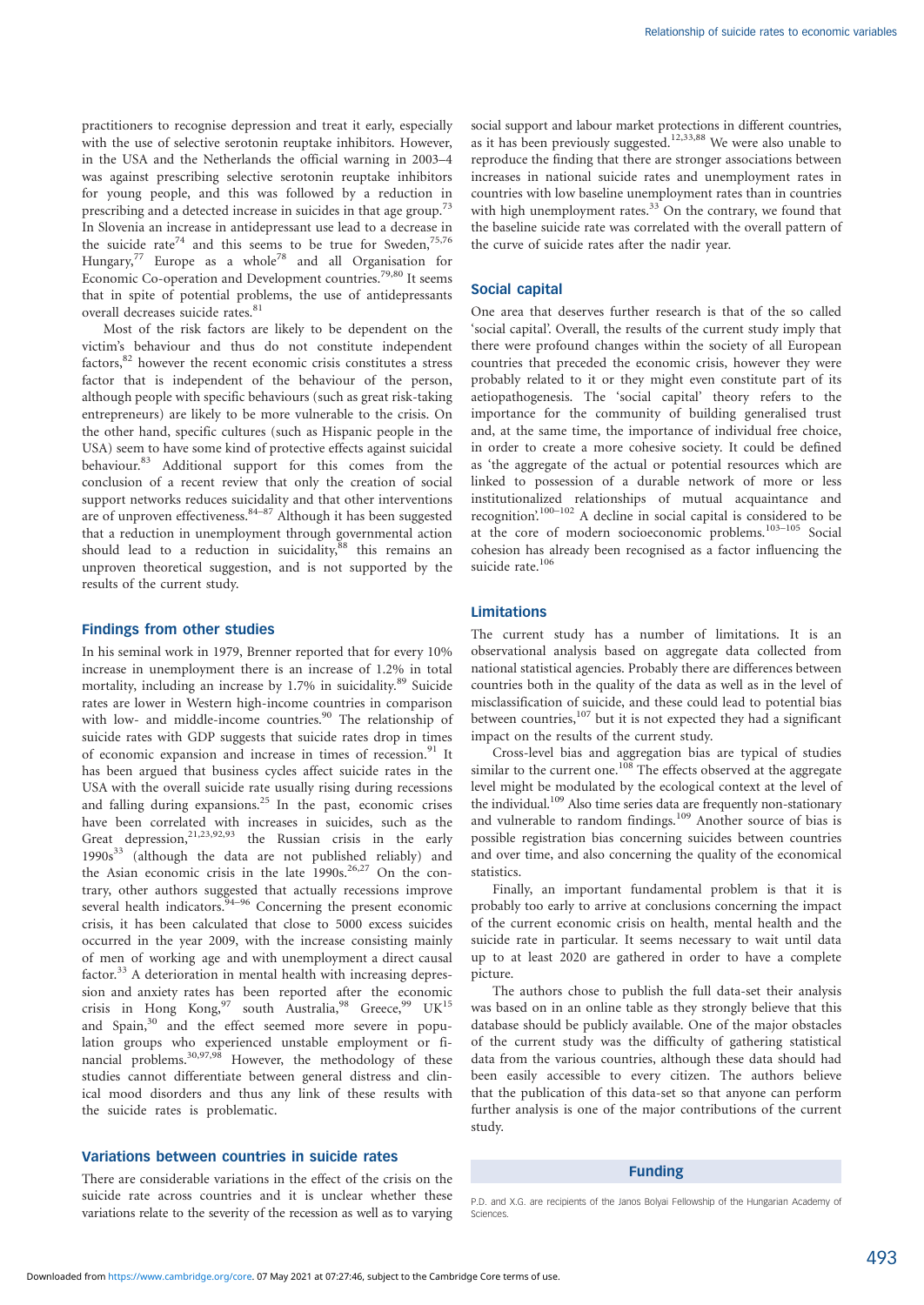Konstantinos N. Fountoulakis, MD, Associate Professor of Psychiatry, 3rd Department of Psychiatry, School of Medicine, Aristotle University of Thessaloniki,<br>Greece; **Wolfram Kawohl**, MD, Center for Social Psychiatry, Department of Psychiatry, Psychotherapy and Psychosomatics, Psychiatric Hospital, University of<br>Zurich, Zurich, Switzerland; **Pavlos N. Theodorakis**, MD, Mental Health Hospitals Trust of Attica 'Dafni & Dromokaiteio' and WHO National Counterpart for Mental Health, Athens, Greece; Ad J. F. M. Kerkhof, MD, Faculty of Psychology and Education, Department of Clinical Psychology, VU University Amsterdam, Amsterdam,<br>The Netherlands; **Alvydas Navickas**, MD, PhD, Associate Professor, Psychiatric Clinic, Vilnius University Medical Faculty, Vilnius, Lithuania; **Cyril Höschl**, MD, Prague<br>Psychiatric Center/NIMH, Czech Republic; **Dusica Lecic-Tosevski**, MD, Professor of Psychiatry, Belgrade University School of Medicine and Institute of Mental Health, WHO Collaborating Centre, Belgrade, Serbia; Eliot Sorel, MD, The George Washington University, School of Medicine & School of Public Health, Washington DC USA; **Elmars Rancans**, MD, PhD, Chair of the Department of Psychiatry and Narcology, Riga Stradins University, Latvia; Eva Palova, MD, Department of Psychiatry, University Hospital, Slovakia; Georg Juckel, MD, PhD, Department of Psychiatry, Ruhr University Bochum, LWL-University Hospital, Bochum, Germany; Goran Isacsson, MD, Associate Professor, Department of Clinical Neuroscience Karolinska Institutet, Sweden; **Helena Korosec Jagodic,** Psychiatric Hospital Vojnik,<br>Vojnik, Slovenia; **Ileana Botezat-Antonescu**, MD, Associate Professor, National Mental Health Center and Anti-drug, Bucharest, Romania; Ingeborg Warnke, PhD, Center for Social Psychiatry, Department of Psychiatry, Psychotherapy and Psychosomatics, Psychiatric Hospital, University of Zurich, Zurich, Switzerland; Janusz Rybakowski, Department of Adult Psychiatry, Poznan University of Medical Sciences, Poznan, Poland; **Jean Michel Azorin**, MD, Department of Psychiatry,<br>Sainte Marguerite Hospital, Marseille, France; **John Cookson**, FRCP, FRCPsych, DPhil, East London NHS Trust, London, UK; John Waddington, PhD, Dsc, Molecular & Cellular Therapeutics, Royal College of Surgeons in Ireland, Dublin, Ireland; **Peter**<br>**Pregelj**, University Psychiatric Hospital, Ljubljana, Slovenia; **Koen Demyttenaere**, University Psychiatric Center KU Leuven, Leuven, Belgium; Luchezar G. Hranov, MD, PhD, Associate Professor, Second Psychiatric Clinic, University Hospital for Active<br>Treatment in Neurology and Psychiatry 'Sveti Naum', Sofia, Bulgaria; **Lidija Injac Stevovic**, Associate Professor of Psychiatry, Psychiatric Clinic, Clinical Center of<br>Montenegro, School of Medicine in Podgorica, University of Montenegro, Montenegro; Lucas Pezawas, MD, Associate Professor, Division of Biological Psychiatry, Department of Psychiatry and Psychotherapy, Medical University of Vienna, Vienna,<br>Austria; **Marc Adida, MD, PhD, Department of Psychiatry, Sainte Marguerite Hospital,<br>Marseille, France; <b>Maria Luisa Figuera,** MD, Full Prof Health, University Psychiatric Clinic and University of Lisbon, Lisbon, Portugal;<br>**Maurizio Pompili**, MD, PhD, Department of Neurosciences, Mental Health and Sensory Organs, Suicide Prevention Center, Sant'Andrea Hospital, Sapienza University of Rome, Rome, Italy; **Miro Jakovljević**, Department of Psychiatry, University<br>Hospital Center Zagreb, Croatia; **Monica Vichi**, MSc, Centre for Epidemiology, Surveillance and Health Promotion (CNESPS), National Institute of Health (ISS), Rome, Italy; **Giulio Perugi**, MD, Professor, Department of Clinical and Experimental<br>Medicine, Psychiatry Unit, University of Pisa and Institute of Behavioral Sciences 'G. De Lisio', Pisa, Italy; Ole Andreassen, NORMENT, KG Jebsen Centre for Psychosis Research, Division of Mental Health and Addiction, Oslo University Hospital and<br>Institute of Clinical Medicine, University of Oslo, Oslo, Norway; **Olivera Vukovic**, School of Medicine, University of Belgrade, Institute of Mental Health, Belgrade, Serbia; Paraskevi Mavrogiorgou, MD, Department of Psychiatry, Ruhr University Bochum, LWL-University Hospital, Bochum, Germany; Peeter Varnik, Estonian-Swedish Mental Health and Suicidology Institute, Tallinn, Estonia; Per Bech, Psychiatric Research Unit, Mental Health Centre North Zealand, University of Copenhagen, Hillerød, Denmark; Peter Dome, Department of Clinical and Theoretica Mental Health, Semmelweis University, Faculty of Medicine and National Institute of Psychiatry and Addictions, Laboratory for Suicide Research and Prevention, Budapest, Hungary; Petr Winkler, MD, Prague Psychiatric Center/NIMH, Czech Republic;<br>Raimo K. R. Salokangas, MD, Professor of Psychiatry, Department of Psychiatry, University of Turku, Finland; **Tiina From**, Department of Psychiatry, University of<br>Turku, Turku, Finland; **Vita Danileviciute**, MD, Professor and Head of the Vilnius University Medical Faculty Psychiatric Clinic, Vilnius, Lithuania; Xenia Gonda, PhD, Department of Clinical and Theoretical Mental Health, Semmelweis University, Budapest and Department of Pharmacodynamics, Semmelweis University, MTA-SE Neuropsychopharmacology and Neurochemistry Research Group, Hungarian Academy of Sciences, Semmelweis University, Budapest and National Institute of Psychiatry and Addictions, Laboratory for Suicide Research and Prevention, Budapest, Hungary; Zoltan Rihmer, MD, Department of Clinical and Theoretical Mental Health, Semmelweis University, Faculty of Medicine and National Institute of Psychiatry and Addictions, Laboratory for Suicide Research and Prevention, Budapest, Hungary; Jonas Forsman Benhalima, Department of Clinical Neuroscience, Karolinska Institutet, Sweden; **Anne Grady**, Cert Business, Molecular & Cellular Therapeutics,<br>Royal College of Surgeons in Ireland, Dublin, Ireland; **Anne Katrine Kloster** Leadholm, NORMENT, KG Jebsen Centre for Psychosis Research, Division of Mental Health and Addiction and University Hospital & Institute of Clinical Medicine, University of Oslo, Oslo, Norway; Susan Soendergaard, Psychiatric Research Unit, Mental Health Centre North Zealand, University of Copenhagen, Hillerød, Denmark; **Carlos Nordt**, PhD, Center for Social Psychiatry, Department of Psychiatry,<br>Psychotherapy and Psychosomatics, Psychiatric Hospital, University of Zurich, Zurich, Switzerland; Juan Lopez-Ibor, MD, Emeritus Professor, Juan José López-Ibor Foundation and Department of Psychiatry and Clinical Psychology, School of Medicine, Universidad Complutense de Madrid, Spain

Correspondence: Konstantinos N. Fountoulakis, 3rd Department of Psychiatry, School of Medicine, Aristotle University of Thessaloniki, 6 Odysseos Street (1st Parodos, Ampelonon Street), 55535 Pournari Pylaia, Thessaloniki, Greece. Email: kfount@med.auth.gr

First received 25 Feb 2014, final revision 17 Jun 2014, accepted 27 Jun 2014

494

#### References

- 1 International Labour Organization. ILO Global Employment Trends 2010-Unemployment reaches Highest Level on Record in 2009. ILO, 2010 (http:// www.ilo.org/manila/info/public/pr/WCMS\_124768/lang–en/index.htm).
- 2 Reeves A, McKee M, Basu S, Stuckler D. The political economy of austerity and healthcare: cross-national analysis of expenditure changes in 27 European nations 1995-2011. Health Policy 2014; 115: 1–8.
- 3 Reeves A, Basu S, McKee M, Marmot M, Stuckler D. Austere or not? UK coalition government budgets and health inequalities. J R Soc Med 2013; 106: 432–6.
- 4 McKee M, Balabanova D, Basu S, Ricciardi W, Stuckler D. Universal health coverage: a quest for all countries but under threat in some. Value Health 2013; 16 (suppl 1): S39–45.
- 5 Karanikolos M, Mladovsky P, Cylus J, Thomson S, Basu S, Stuckler D, et al. Financial crisis, austerity, and health in Europe. Lancet 2013; 381: 1323–31.
- 6 Suhrcke M, Stuckler D. Will the recession be bad for our health? It depends. Soc Sci Med 2012; 74: 647–53.
- 7 Kentikelenis A, Karanikolos M, Papanicolas I, Basu S, McKee M, Stuckler D. Effects of Greek economic crisis on health are real. BMJ 2012; 345: e8602.
- 8 Stuckler D, Basu S, Suhrcke M, Coutts A, McKee M. Effects of the 2008 recession on health: a first look at European data. Lancet 2011; 378: 124–5.
- 9 McKee M, Stuckler D. The assault on universalism: how to destroy the welfare state. BMJ 2011; 343: d7973.
- 10 Kentikelenis A, Karanikolos M, Papanicolas I, Basu S, McKee M, Stuckler D. Health effects of financial crisis: omens of a Greek tragedy. Lancet 2011; 378: 1457–8.
- 11 Stuckler D, Basu S, McKee M, Suhrcke M. Responding to the economic crisis: a primer for public health professionals. J Public Health 2010; 32: 298–306.
- 12 Stuckler D, Basu S, McKee M. Budget crises, health, and social welfare programmes. BMJ 2010; 340: c3311.
- 13 Biggs B, King L, Basu S, Stuckler D. Is wealthier always healthier? The impact of national income level, inequality, and poverty on public health in Latin America. Soc Sci Med 2010; 71: 266–73.
- 14 Stuckler D, Basu S, Suhrcke M, McKee M. The health implications of financial crisis: a review of the evidence. Ulster Med J 2009; 78: 142–5.
- 15 Katikireddi SV, Niedzwiedz CL, Popham F. Trends in population mental health before and after the 2008 recession: a repeat cross-sectional analysis of the 1991-2010 Health Surveys of England. BMJ Open 2012; 2: 5.
- 16 World Health Organization. Financial Crisis and Global Health: Report of a High-Level Consultation. WHO, 2009 (http://www.who.int/topics/ financial\_crisis/financialcrisis\_report\_200902.pdf).
- 17 Smith H. WHO apologises for claiming half of Greek HIV infections are selfinflicted. Guardian 2013, 26 November (http://www.theguardian.com/world/ 2013/nov/26/who-apologises-hiv-infections-greece-self-inflicted).
- 18 World Health Organization. Review of Social Determinants and the Health Divide in the WHO European Region: Final Report. WHO, 2014. Available from: (http://www.euro.who.int/\_\_data/assets/pdf\_file/0004/251878/Review-ofsocial-determinants-and-the-health-divide-in-the-WHO-European-Region-FINAL-REPORT.pdf?ua = 1).
- 19 Fountoulakis KN, Grammatikopoulos IA, Koupidis SA, Siamouli M, Theodorakis PN. Health and the financial crisis in Greece. Lancet 2012;  $379.1001 - 2$
- 20 Fountoulakis KN, Savopoulos C, Siamouli M, Zaggelidou E, Mageiria S, Iacovides A, et al. Trends in suicidality amid the economic crisis in Greece. Eur Arch Psychiatry Clin Neurosci 2013; 263: 441–4.
- 21 Swinscow D. Some suicide statistics. BMJ 1951; 1: 1417–23.
- 22 Milner A, Page A, LaMontagne AD. Duration of unemployment and suicide in Australia over the period 1985-2006: an ecological investigation by sex and age during rising versus declining national unemployment rates. J Epidemiol Community Health 2013; 67: 237–44.
- 23 Morrell S, Taylor R, Quine S, Kerr C. Suicide and unemployment in Australia 1907–1990. Soc Sci Med 1993; 36: 749–56.
- 24 Lester D, Yang B. The relationship between divorce, unemployment and female participation in the labour force and suicide rates in Australia and America. Aust N Z J Psychiatry 1991; 25: 519–23.
- 25 Luo F, Florence CS, Quispe-Agnoli M, Ouyang L, Crosby AE. Impact of business cycles on US suicide rates, 1928-2007. Am J Public Health 2011; 101: 1139–46.
- 26 Chang SS, Gunnell D, Sterne JA, Lu TH, Cheng AT. Was the economic crisis 1997-1998 responsible for rising suicide rates in East/Southeast Asia? A time-trend analysis for Japan, Hong Kong, South Korea, Taiwan, Singapore and Thailand. Soc Sci Med 2009; 68: 1322–31.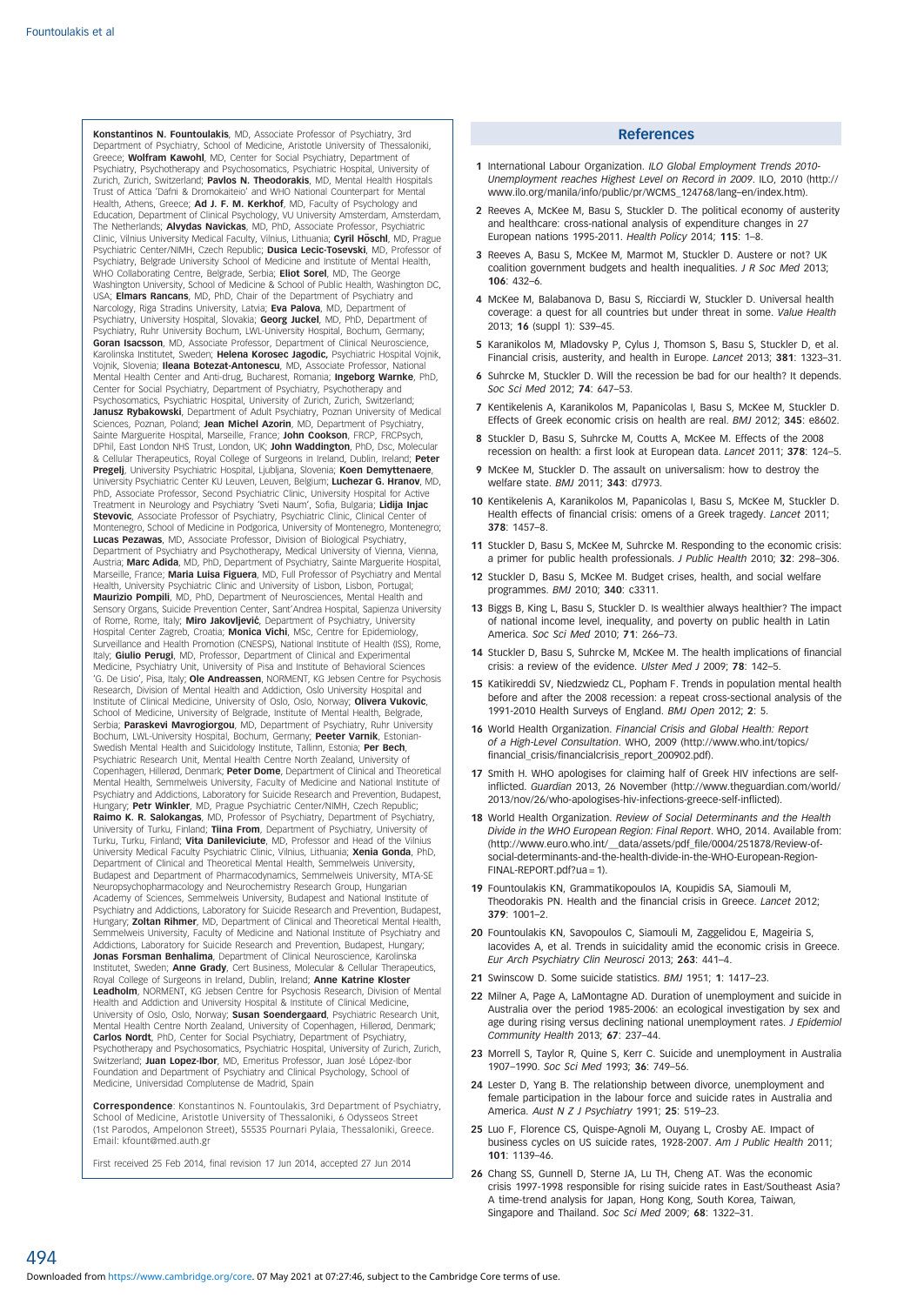- 27 Chang SS, Sterne JA, Huang WC, Chuang HL, Gunnell D. Association of secular trends in unemployment with suicide in Taiwan, 1959-2007: a time-series analysis. Public Health 2010; 124: 49–54.
- 28 Anonymous. Sharp rise in suicides amid crisis. *ekathimerini.com* 2011: 30 June (http://www.ekathimerini.com/4dcgi/\_w\_articles\_wsite1\_1\_30/06/ 2011\_396649).
- 29 Economou M, Madianos M, Theleritis C, Peppou LE, Stefanis CN. Increased suicidality amid economic crisis in Greece. Lancet 2011; 378: 1459.
- 30 Gili M, Roca M, Basu S, McKee M, Stuckler D. The mental health risks of economic crisis in Spain: evidence from primary care centres, 2006 and 2010. Eur J Public Health 2013; 23: 103–8.
- 31 De Vogli R, Marmot M, Stuckler D, Excess suicides and attempted suicides in Italy attributable to the great recession. J Epidemiol Community Health 2013; 67: 378–9.
- 32 De Vogli R, Marmot M, Stuckler D. Strong evidence that the economic crisis caused a rise in suicides in Europe: the need for social protection. J Epidemiol Community Health 2013; 67: 298.
- 33 Chang SS, Stuckler D, Yip P, Gunnell D. Impact of 2008 global economic crisis on suicide: time trend study in 54 countries. BMJ 2013; 347: f5239.
- 34 Reeves A, Stuckler D, McKee M, Gunnell D, Chang SS, Basu S. Increase in state suicide rates in the USA during economic recession. Lancet 2012; 380: 1813–4.
- 35 Barr B, Taylor-Robinson D, Scott-Samuel A, McKee M, Stuckler D. Suicides associated with the 2008-10 economic recession in England: time trend analysis. BMJ 2012; 345: e5142.
- 36 Fountoulakis KN, Koupidis SA, Grammatikopoulos IA, Theodorakis PN. First reliable data suggest a possible increase in suicides in Greece. BMJ 2013; 347: f4900.
- 37 Economou M, Madianos M, Peppou LE, Theleritis C, Patelakis A, Stefanis C. Suicidal ideation and reported suicide attempts in Greece during the economic crisis. World Psychiatry 2013; 12: 53–9.
- 38 Fountoulakis KN, Siamouli M, Grammatikopoulos IA, Koupidis SA, Siapera M, Theodorakis PN. Economic crisis-related increased suicidality in Greece and Italy: a premature overinterpretation. J Epidemiol Community Health 2013; 67: 379–80.
- 39 Fountoulakis KN, Koupidis SA, Siamouli M, Grammatikopoulos IA, Theodorakis PN. Suicide, recession, and unemployment. Lancet 2013; 381: 721–2.
- 40 Mann JJ, Apter A, Bertolote J, Beautrais A, Currier D, Haas A, et al. Suicide prevention strategies: a systematic review. JAMA 2005; 294: 2064–74.
- 41 Tondo L, Albert MJ, Baldessarini RJ. Suicide rates in relation to health care access in the United States: an ecological study. J Clin Psychiatry 2006; 67: 517–23.
- 42 Rihmer Z, Kantor Z, Rihmer A, Seregi K. Suicide prevention strategies a brief review. Neuropsychopharmacol Hung 2004; 6: 195–9.
- 43 Kuznets S. National income, 1929-1932. National Bureau of Economic Research Bull 1934; 49: 7 June (http://www.nber.org/chapters/c2258.pdf).
- 44 United Nations. Human Developing Reports. UN, 2014 (http://hdr.undp.org/ en).
- 45 Sher L. Per capita income is related to suicide rates in men but not in women. J Mens Health Gend 2006; 3: 39–42.
- 46 Moniruzzaman S, Andersson R. Economic development as a determinant of injury mortality - a longitudinal approach. Soc Sci Med 2008; 66: 1699–708.
- 47 Voracek M. Suicide rates, national intelligence estimates, and differential K theory. Percept Mot Skills 2009; 109: 733-6.
- 48 Blasco-Fontecilla H, Perez-Rodriguez MM, Garcia-Nieto R, Fernandez-Navarro P, Galfalvy H, de Leon J, et al. Worldwide impact of economic cycles on suicide trends over 3 decades: differences according to level of development. A mixed effect model study. BMJ Open 2012; 2: 3.
- 49 Soman CR, Safraj S, Kutty VR, Vijayakumar K, Ajayan K. Suicide in South India: a community-based study in Kerala. Indian J Psychiatry 2009; 51: 261–4.
- 50 Gajalakshmi V, Peto R. Suicide rates in rural Tamil Nadu, South India: verbal autopsy of 39 000 deaths in 1997-98. Int J Epidemiol 2007; 36: 203–7.
- 51 Prasad J, Abraham VJ, Minz S, Abraham S, Joseph A, Muliyil JP, et al. Rates and factors associated with suicide in Kaniyambadi Block, Tamil Nadu, South India, 2000-2002. Int J Soc Psychiatry 2006; 52: 65–71.
- 52 Abraham VJ, Abraham S, Jacob KS. Suicide in the elderly in Kaniyambadi block, Tamil Nadu, South India. Int J Geriatr Psychiatry 2005; 20: 953-5.
- 53 Jacob KS, Sharan P, Mirza I, Garrido-Cumbrera M, Seedat S, Mari JJ, et al. Mental health systems in countries: where are we now? Lancet 2007; 370: 1061–77.
- 54 Yang S, Khang YH, Harper S, Davey Smith G, Leon DA, Lynch J. Understanding the rapid increase in life expectancy in South Korea. Am J Public Health 2010: **100**: 896-903.
- 55 Chen J, Choi Y, Sawada YH. How is suicide different in Japan? Japan World Econ 2009; 21: 140–50.
- 56 Qin P, Agerbo E, Mortensen PB. Suicide risk in relation to socioeconomic, demographic, psychiatric, and familial factors: a national register-based study of all suicides in Denmark, 1981-1997. Am J Psychiatry 2003; 160: 765–72.
- 57 Gray SM, Otto MW, Psychosocial approaches to suicide prevention: applications to patients with bipolar disorder. J Clin Psychiatry 2001; 62 (suppl 25): 56–64.
- 58 Meltzer HY. Suicide and schizophrenia: clozapine and the InterSePT study. International Clozaril/Leponex Suicide Prevention Trial. J Clin Psychiatry 1999; 60 (suppl 12): 47–50.
- 59 Manoranjitham SD, Rajkumar AP, Thangadurai P, Prasad J, Jayakaran R, Jacob KS. Risk factors for suicide in rural south India. Br J Psychiatry 2010; 196: 26–30.
- 60 Oquendo MA, Bongiovi-Garcia ME, Galfalvy H, Goldberg PH, Grunebaum MF, Burke AK, et al. Sex differences in clinical predictors of suicidal acts after major depression: a prospective study. Am J Psychiatry 2007; 164: 134–41.
- 61 Comtois KA, Russo JE, Roy-Byrne P, Ries RK. Clinicians' assessments of bipolar disorder and substance abuse as predictors of suicidal behavior in acutely hospitalized psychiatric inpatients. Biol Psychiatry 2004; 56: 757–63.
- 62 Cavazzoni P, Grof P, Duffy A, Grof E, Muller-Oerlinghausen B, Berghofer A, et al. Heterogeneity of the risk of suicidal behavior in bipolar-spectrum disorders. Bipolar Disord 2007; 9: 377–85.
- 63 Hawton K, Sutton L, Haw C, Sinclair J, Harriss L. Suicide and attempted suicide in bipolar disorder: a systematic review of risk factors. J Clin Psychiatry 2005; 66: 693–704.
- 64 Kupfer DJ, Frank E, Grochocinski VJ, Houck PR, Brown C. African-American participants in a bipolar disorder registry: clinical and treatment characteristics. Bipolar Disord 2005; 7: 82–8.
- 65 Johnson MR, Lydiard RB, Morton WA, Laird LK, Steele TE, Kellner CH, et al. Effect of fluvoxamine, imipramine and placebo on catecholamine function in depressed outpatients. J Psychiatr Res 1993; 27: 161–72.
- 66 Leverich GS, Altshuler LL, Frye MA, Suppes T, Keck PE Jr, McElroy SL, et al. Factors associated with suicide attempts in 648 patients with bipolar disorder in the Stanley Foundation Bipolar Network. J Clin Psychiatry 2003; 64: 506–15.
- 67 Leverich GS, McElroy SL, Suppes T, Keck PE Jr, Denicoff KD, Nolen WA, et al. Early physical and sexual abuse associated with an adverse course of bipolar illness. Biol Psychiatry 2002; 51: 288–97.
- 68 Tsai SY, Lee JC, Chen CC. Characteristics and psychosocial problems of patients with bipolar disorder at high risk for suicide attempt. J Affect Disord 1999; 52: 145–52.
- 69 Rihmer Z, Belso N, Kiss K. Strategies for suicide prevention. Curr Opin Psychiatry 2002; 15: 83–7.
- 70 Isometsa E, Henriksson M, Aro H, Heikkinen M, Kuoppasalmi K, Lonnqvist J. Suicide in psychotic major depression. J Affect Disord 1994: 31: 187-91.
- 71 Morselli E. Suicide: Essay on Comparative Moral Statistics. Appleton & Co, 1882.
- 72 Lester D, Yang BJ. Microsocionomics versus macrosocionomics as a model for examining suicide. Psychol Rep 1991; 69: 735–8.
- 73 Gibbons RD, Brown CH, Hur K, Marcus SM, Bhaumik DK, Erkens JA, et al. Early evidence on the effects of regulators' suicidality warnings on SSRI prescriptions and suicide in children and adolescents. Am J Psychiatry 2007; 164: 1356–63.
- 74 Korosec Jagodic H, Rokavec T, Agius M, Pregelj P. Availability of mental health service providers and suicide rates in Slovenia: a nationwide ecological study. Croat Med J 2013; 54: 444–52.
- 75 Isacsson G, Holmgren A, Osby U, Ahlner J. Decrease in suicide among the individuals treated with antidepressants: a controlled study of antidepressants in suicide, Sweden 1995-2005. Acta Psychiatr Scand 2009; 120: 37–44.
- 76 Isacsson G, Ahlner J. Antidepressants and the risk of suicide in young persons – prescription trends and toxicological analyses. Acta Psychiatr Scand 2014; 129: 296–302.
- 77 Dome P, Kapitany B, Ignits G, Porkolab L, Rihmer Z. Tobacco consumption and antidepressant use are associated with the rate of completed suicide in Hungary: an ecological study. J Psychiatr Res 2011; 45: 488-94.
- 78 Gusmao R, Quintao S, McDaid D, Arensman E, Van Audenhove C, Coffey C, et al. Antidepressant utilization and suicide in europe: an ecological multi-national study. PLoS One 2013; 8: e66455.